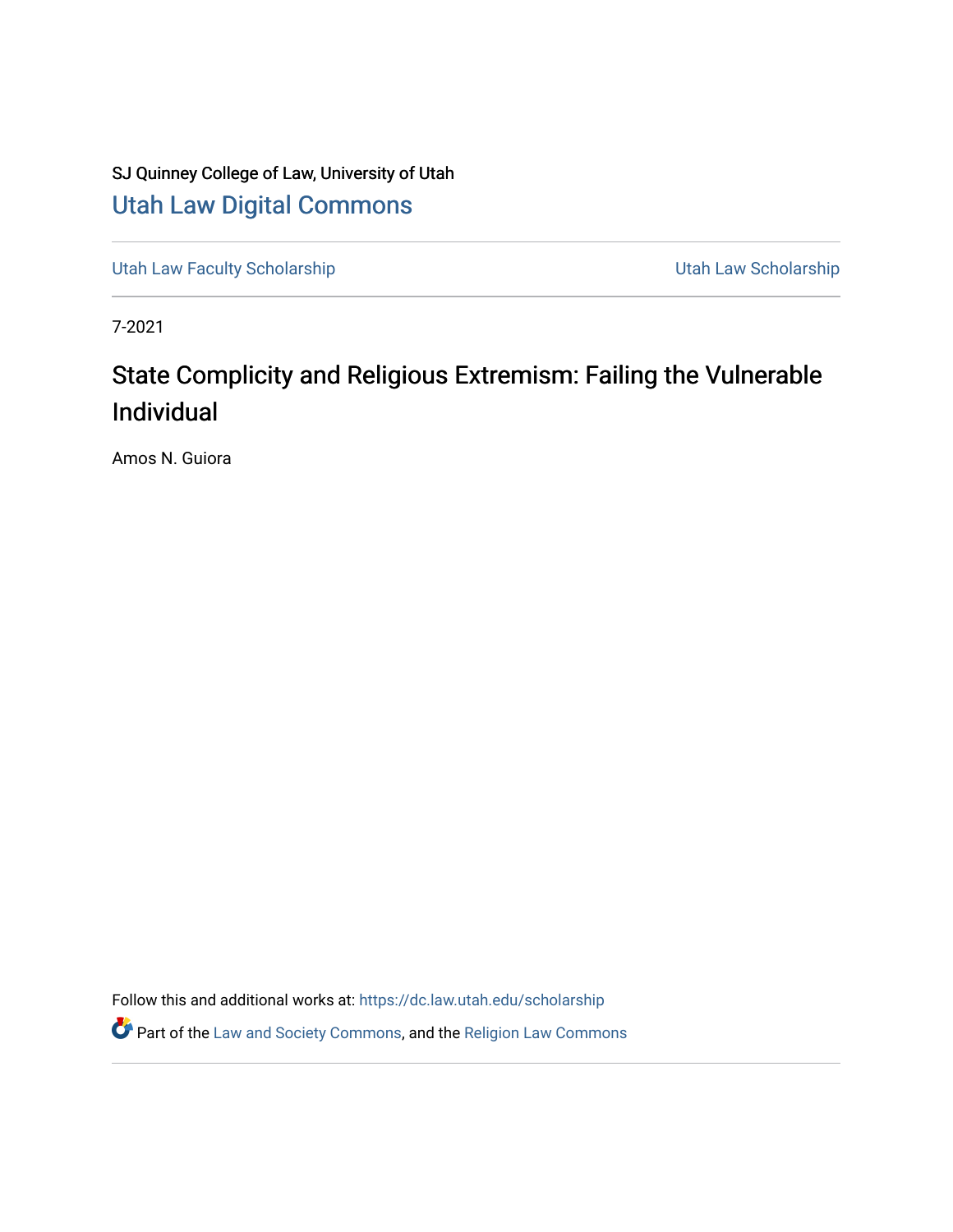# **State Complicity and Religious Extremism: Failing the Vulnerable Individual** Professor Amos N. Guiora\*

#### **Preface—May 2021.**

This contribution was originally written in 2019. These lines are written two years later, in May 2021

I have presented it at two different conferences, one in Israel, the other in Holland. Preparation for its publication in this distinguished collection required reading and deciding what, if anything, should be added or deleted. At the gracious invitation of Professor Cliteur, I am exercising the right to incorporate additional matter. However, before doing so, a word as to the piece's history and its incorporation in this project. In previous writings, I have examined the question of religious extremism, with a particular focus on the U.S., Israel, Turkey, the Netherlands, and the U.K; the analysis has, primarily, been through the lens of free speech and harm to members who live in a closed community.

A review of the other essay's included in this collection suggest an eclectic approach to profound contemporary issues that demand our attention. It is always interesting to see how different scholars, sitting in different areas of the world, examine challenging issues. From a reader's perspective the distinct questions raised, the different matters that concern each contributor, provide the reader with -----for lack of a better word----a compelling smorgasbord from which to sample, whether to their taste or not. In that sense, the hope is that the different essay's spark disagreement, discourse, and push-back for that is the essence of engaged give and take.

With that as our launching pad, a word regarding this essay: I teach at the SJ Quinney College of Law, University of Utah and live in Israel, outside Jerusalem. In addition, over the years I have spent significant time in the Netherlands, earning my PhD at the University of Leiden, under the sponsorship of Professor Cliteur. Living in Israel and Utah gives me a bird's eye view to religious extremism. As I try to explain in this essay, there are significant similarities between Orthodox Jewry and the Fundamental Latter-Day Saints. Though I am a self-described/defined secular Jew,

<sup>\*</sup> Professor of Law, S.J. Quinney College of Law, University of Utah; this article greatly benefited from the research, editing, and contributions of Jessie Dyer, (JD expected 2020all SJ Quinney College of Law, University of Utah; Stacey Wright, J.D.; Tyler Hubbard (JD expected 2019), SJ Quinney College of Law, University of Utah, and Merrill (Max) Williams, (JD expected 2019), SJ Quinney College of Law, University of Utah; in addition, I am indebted to Professor Ross McPhail, SJ Quinney College of Law, University of Law, Coordinator, Quinney Fellow Program.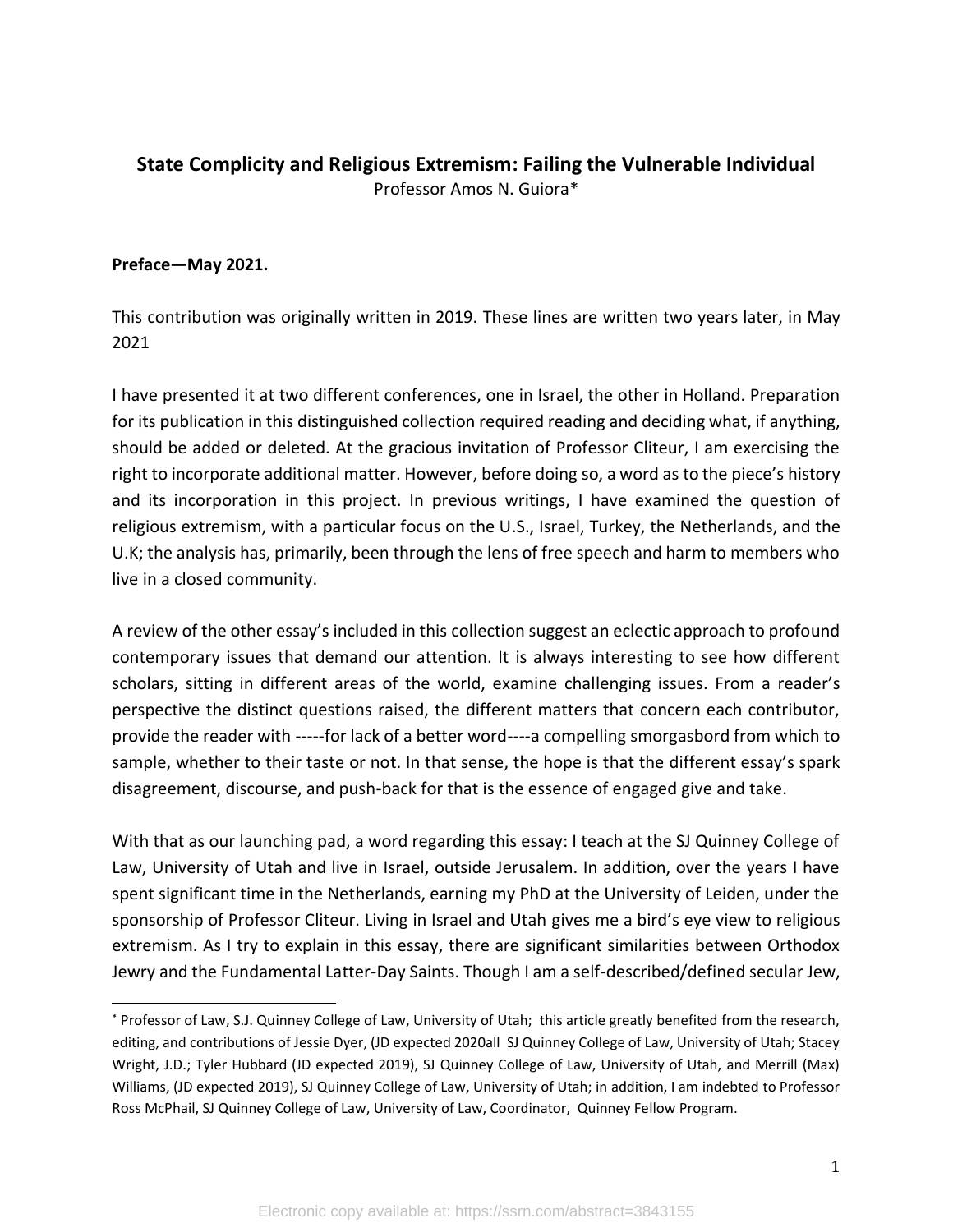living in Israel requires ----there is no choice---recognizing the reality of Orthodox Jewry and its complicated, and for me, troubled and troubling relationship with the State. My analysis of FLDS is more dispassionate because I am, obviously, not a member of the Latter-Day Saints (Mormons) Church and therefore do not have the same historical-personal-cultural connection Because I do not discern significant changes in the past two years regarding the FLDS Church, the following comments below will focus on events that have transpired in Israel in the past two years. My analysis of these events is, doubtlessly, impacted by my recent scholarship on institutional complicity and enabling cultures. While the application of those two themes has primarily focused on sexual assaults, the combination of complicity and enabling is highly relevant when examining religious extremism and the State.

I write these lines days after 45 Orthodox Jews, men and boys alike, were killed while attending a religious ceremony in northern Israel. They were trampled to death. While much ink has been spilled in Israeli since the event, and will continue to be spilled, one issue is of particular importance to us: the event reflects the absolute autonomy of Orthodox Jews in Israel and the total inability of state organs and national politicians to reign in the power of Orthodox rabbis and politicians. An Israeli politician who can say, "no" to the Orthodox community is, simply, not within the realm of the possible. This was evident during the COVID-19 crisis when Orthodox communities regularly disregarded all orders regarding social distancing and basic public health guidelines.

The thousands who attended funerals, who gathered at weddings, who sent their children to schools while secular and religiously observant Jews largely made the necessary adjustments in accordance with state issued guidelines. The thumbing of the nose, or more accurately, the collective middle finger went unpunished, devoid of any state sanctioned consequences. Truth be told, the extended closure period imposed on all Israelis was nothing more than collective punishment that would have not met any basic domestic or international law test. However, the inability of the Israeli government, dependent on the support of Orthodox parties in the ruling coalition, guaranteed two things: Orthodox who ignored state orders would not be held accountable and the secular community would be forced to pay the price as the government was unable to point a finger at the wrong-doing community.

In the context of this essay, it is the essence of state complicity. For secular Israelis this is a reality. The state, in reliance on my other research, enables this conduct. The resulting harm is extraordinary.

With that, I turn to the essay originally submitted for inclusion in this collection.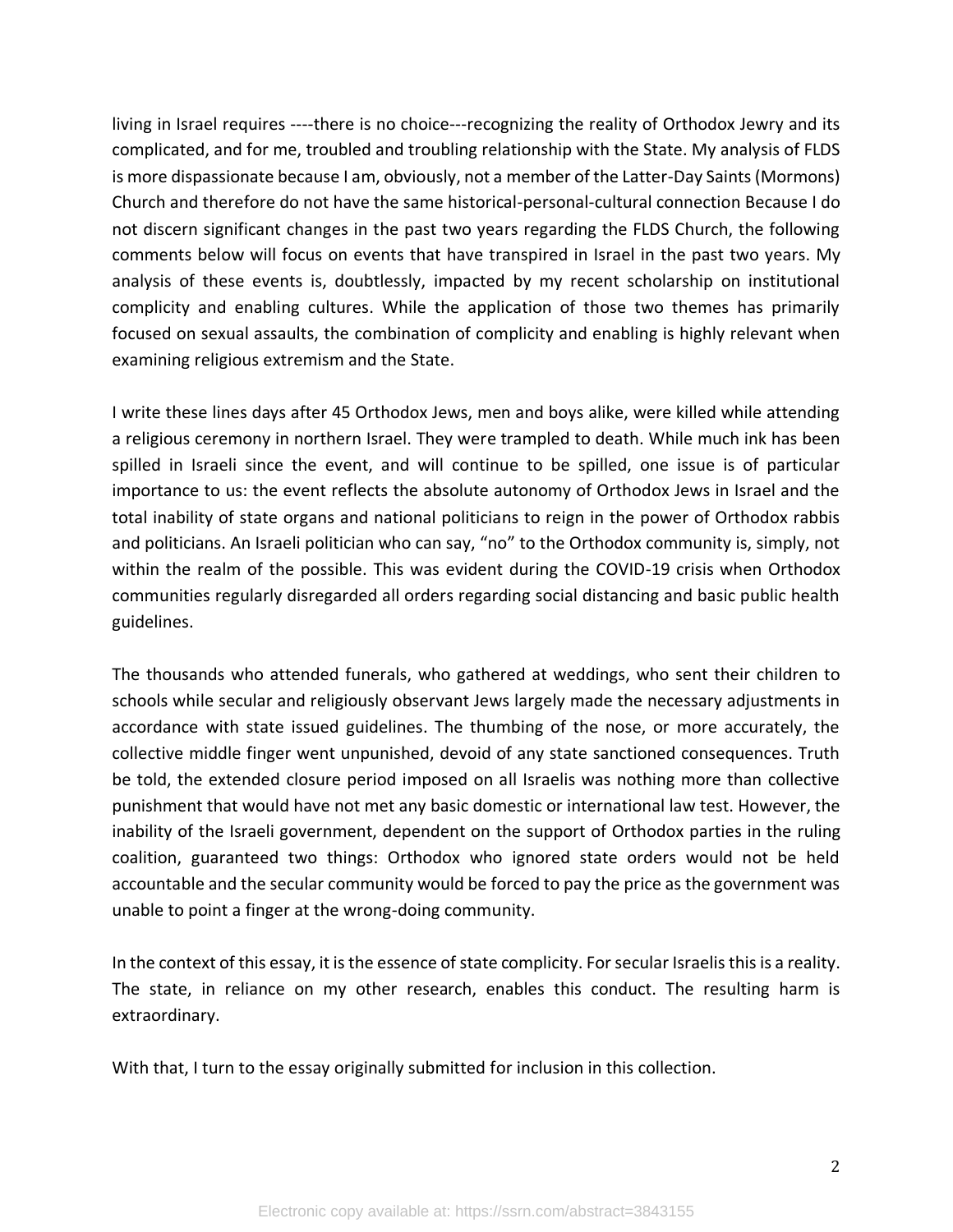#### **Introduction**

Religious extremism is harmful—a seemingly obvious statement; disagreement should be at a minimum. Daily news reports make that abundantly clear. Who is harmed and what are the factors responsible for that harm are the focus of this chapter? The assumption underlying the extremism-harm analysis is that there is a direct link between extremism and harm. In examining how to minimize the cost, and impact, of the harm this chapter examines the role, and obligation, of the state with respect to vulnerable members of society.

This chapter focuses on harm caused by religious extremists, and the harm caused by religious extremism to its members. That is to be distinguished from religion that practices tolerance of other faiths, has respect for different ways to exhibit faith and understands that not ascribing to any faith is legitimate and must be honored. Those qualities are not shared by those whose practice of their faith reflects intolerance, absolutism, and violence in the name of their particular faith. $1$ 

Religious extremism—especially when unhindered by the state—can result in unimaginable harm to individuals. That is not to suggest that the only extremism is religious extremism.

That would be patently incorrect and a profound misrepresentation of history; secular extremism - Communism, Fascism, Nazism, Pol Pot, Mao to name but the most obvious - has exacted an unimaginable price on hundreds of millions of people over the ages. While our examination will focus exclusively on religious extremism that is not intended - in any way - to minimize the extraordinary harm inflicted on innocent individuals by extremism not based on religion. To suggest otherwise would be an unacceptable combination of revisionist history, disrespectful of the memories of millions of victims. As we move forward, it is important to recall that in this chapter our focus is religious extremism and its impact on the individual. In doing so, we analyze the cost to the individual impacted by extremism and argue that state complicity in the face of extremism exacerbates individual vulnerability.

In focusing on individual vulnerability, the working assumption is that the state fails to protect the individual member of a closed religious extremist group. The obligation, and the consistent

<sup>1</sup> For a broader discussion of this issue please see, amongst others, Paul Cliteur, The Secular Outlook; Karen Armstrong, The Case for God: What Religion Really Means; Richard Dawkins: The God Delusion; Christopher Hutchins, God is Not Great.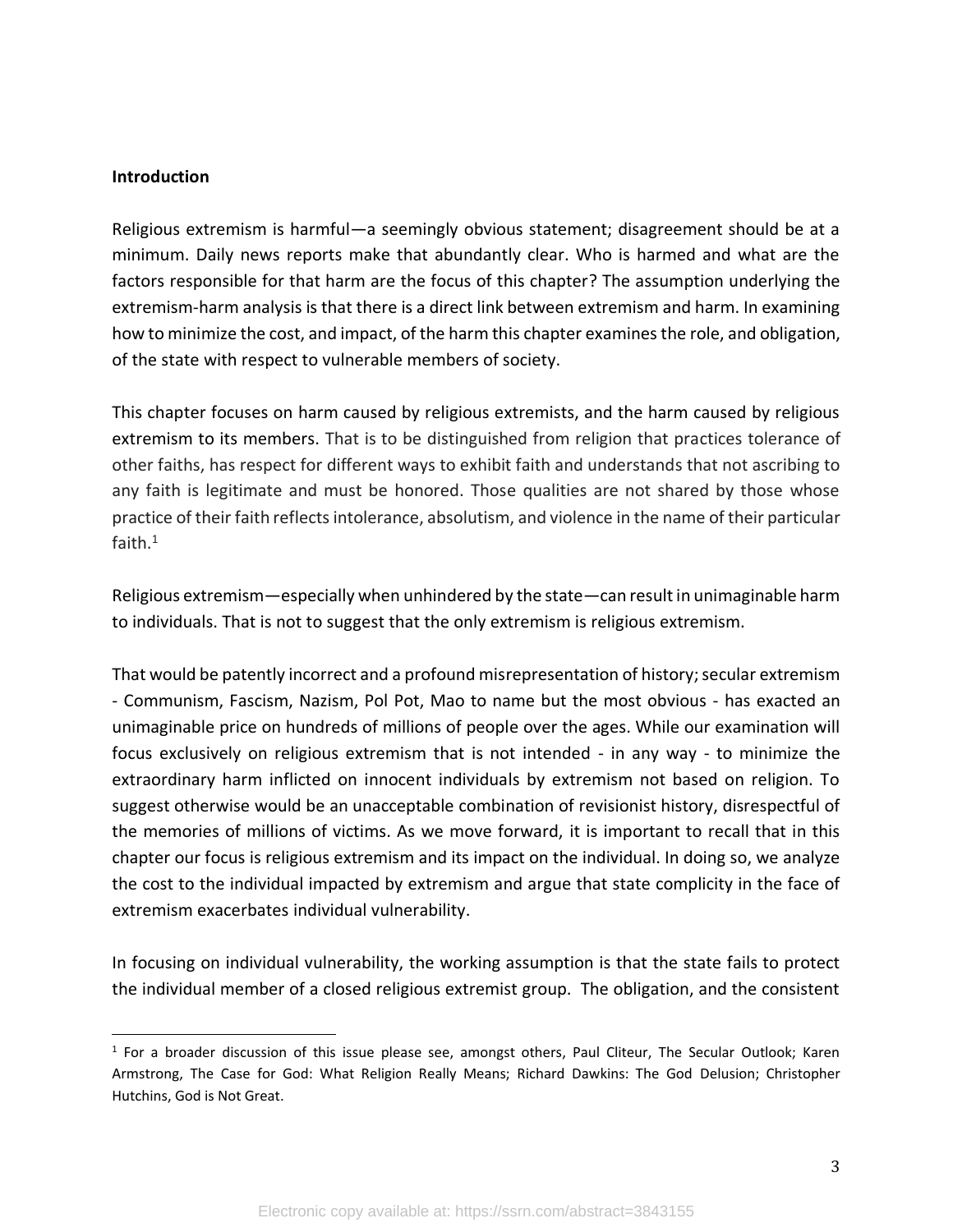failure, to protect individuals in the face of religious extremism - particularly in the context of "closed communities" - has significant consequences. This chapter will focus specifically on the effect specific closed communities have on vulnerable individuals. Not only does it put individuals "at risk", it manifests state complicity in the face of extremism, the consequences of which are profound. While religious extremism is harmful to greater society, it is especially harmful to vulnerable individuals. With respect to the impact on larger society, specific examples will be provided illuminating the consequences of state complicity, regardless of its motivation or cause.

The state has a primary obligation to protect those who live within its borders and are subject to its rules, privileges, protections, and liberties. This is particularly acute for individuals who live within "closed communities"; however, as we shall come to see, it these individuals who are the most vulnerable on two distinct levels: they are "at risk" within their own community and largely unprotected by the state.

Rather than protecting vulnerable individuals from religious extremists, the state's inaction allows the religious extremist communities to continue in their way of life, thereby enhancing the vulnerability of "at risk" members of closed groups. In that sense, the state fails in its primary obligation. As we shall see in this chapter, that profound failure is not isolated to a particular country or a specific faith. At the core of the discussion is the question: to whom a duty is owed. This is at once a practical and philosophical question; the former from the perspective of the "at risk" individual; the latter from the perspective of the state's relationship with individuals and communities.

The protection afforded religious extremist communities can be understood as a shield: a shield protecting communities, enabling criminal actions against vulnerable members of those groups. In other words: rather than protecting individuals living within extremist closed groups, the state facilitates harm by shielding the group from larger society, including law enforcement, and tolerates the consequences of criminal activity.

That is the essence of complicity.

Part I is a definitional discussion regarding relevant terms; Part II examines religious extremism, past and present, and gives a brief overview of two groups: The Fundamentalist Church of Jesus Christ of Latter-Day Saints (FLDS) in the United States and the Ultra-Orthodox Jews in Israel. Additionally, Part II sheds light on the vulnerable individuals harmed by religious extremism and the failure of the state to protect them from harm. Part III addresses the impact of state complicity and how it multiplies ills of religious extremism. Subsequently, Part IV focuses on the state's duty to duty to protect vulnerable individuals who are harmed by religious extremism.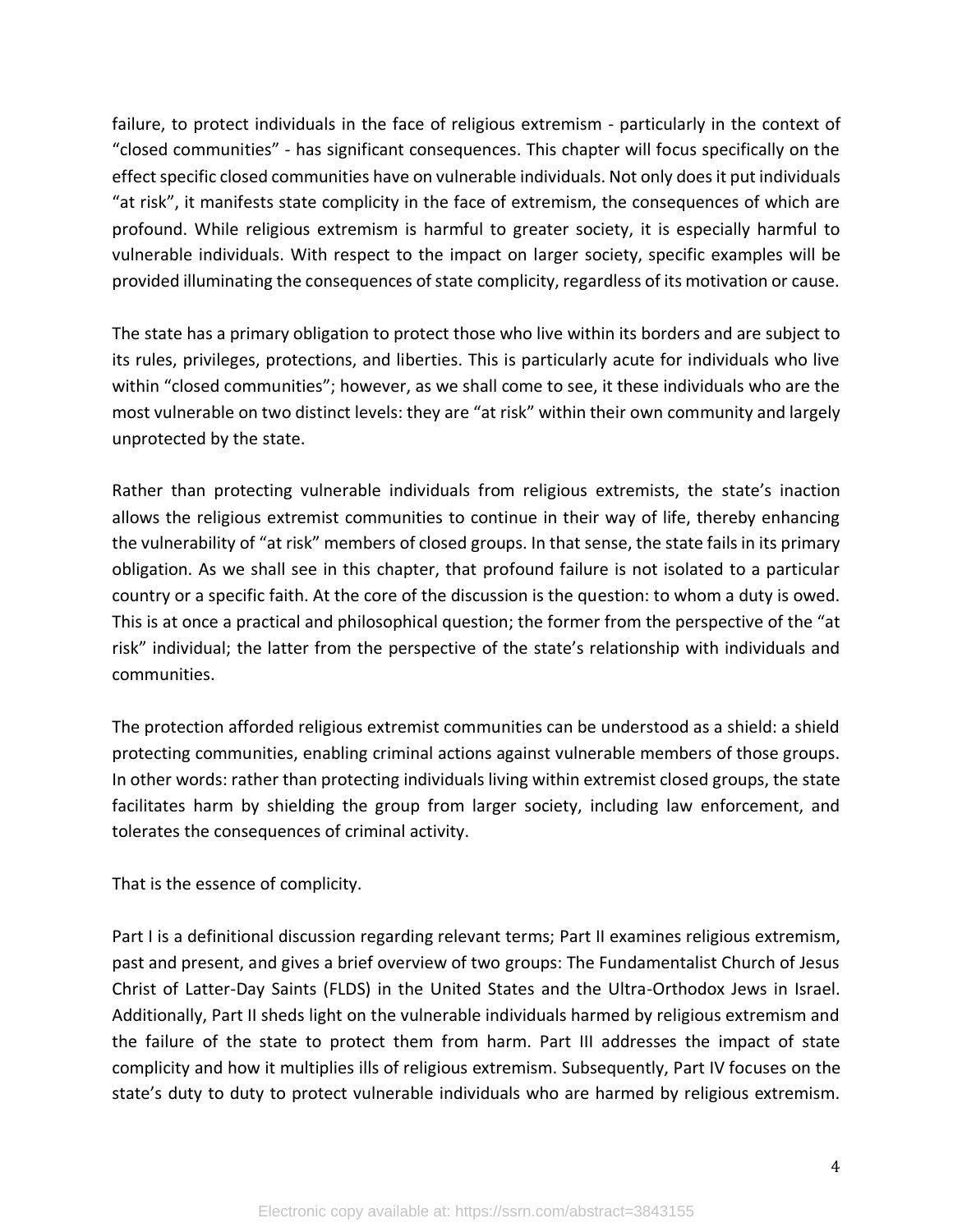Finally, Part V suggests measures the state should employ to fulfill its duty to protect the vulnerable.

#### **1. Definitions**

Defining terms is essential to a discussion of this nature. The definitions offered below are necessary to address the issues in this chapter. There is no expectation they will be uniformly accepted; furthermore, it is safe to assume some terms will be found extraneous whereas other terms will be found missing. Reasonable minds can reasonably disagree. This disagreement is healthy; it facilitates debate and discussion. However, it is the hope that the need to define terms is met with near universal acceptance.<sup>2</sup> That is not the same as agreement regarding preferred definitions. Failure to define terms—particularly in a discussion as fraught with complexity as this chapter undertakes—can easily result in unintended consequences, including government overreach. The primary reason definitions are important, is that it enables establishing parameters and contours regarding the issues discussed; because of the risks to individuals in closed communities and the risk to members of religious groups posed by government overreach, it is important narrowly - and concisely - articulate the limits of government intervention to an otherwise protected right.

There is great danger in casting too wide a net when discussing extremism by defining it too broadly. Failing to propose definitions similarly results in a discussion that is not grounded; that is a risky proposition when examining the triangle of religious extremism/tolerating intolerance/state complicity.



<sup>&</sup>lt;sup>2</sup> In full confession: I am not convinced of the need to define religion; however, in response to comments received I decided to include a proposed definition that was largely suggested by The Dr. John C. Lentz, JR. with a slight modification on my part. I have, over the years, resisted defining the term but for the purposes of this article, offer the term included in the text.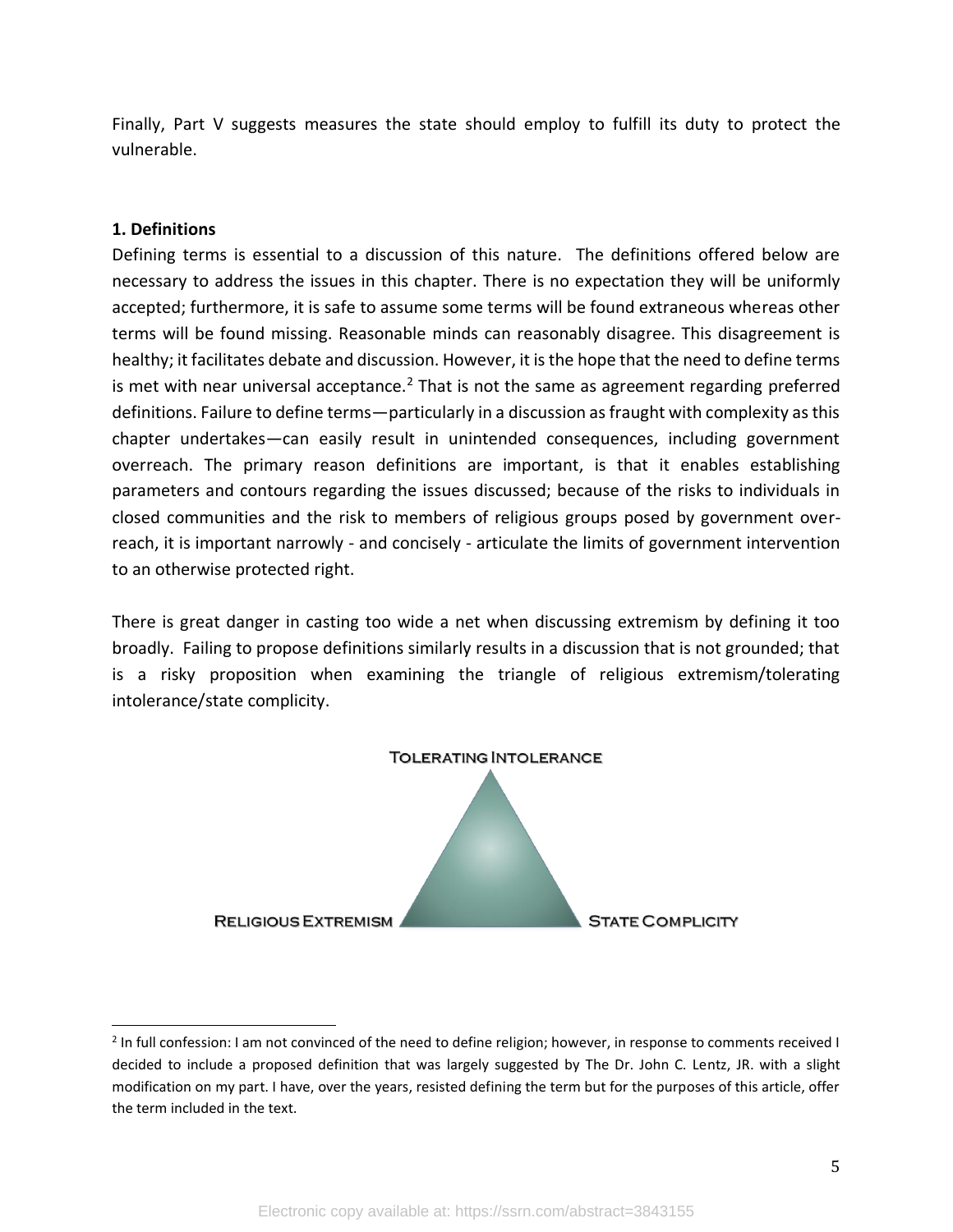Devoid of definitions - whether there is consensus or not - the conversation is amorphous, lacking a baseline. More than that, if the discussion lacks definitions, it is but a short distance to an unwarranted limiting of otherwise guaranteed rights.

| Absolutism           | A belief in the absolute rightness of one's beliefs. $3$                                                                                                                                                                                      |
|----------------------|-----------------------------------------------------------------------------------------------------------------------------------------------------------------------------------------------------------------------------------------------|
| <b>Bystander</b>     | One who stands by, <sup>4</sup> knowing another is in distress and chooses not to act.                                                                                                                                                        |
| <b>Closed Groups</b> | Groups that espouse self-governance, self-discipline, reject external influence, and<br>in certain cases, reject government authority and legitimacy. <sup>5</sup>                                                                            |
| Complicity           | Knowing there is a wrong and choosing not to intervene despite harm to another. <sup>6</sup>                                                                                                                                                  |
| Duty Owed            | Duty can be owed by the state to its citizens <sup>7</sup> or by individual A to individual B in<br>the context of particular relationship; <sup>8</sup> State duty is tempered by the adage, "you<br>can't put a policeman at every corner." |
| Extremism            | A willingness to impose harm on others in the name of a belief/ideology. <sup>9</sup>                                                                                                                                                         |
| Intolerance          | An unwillingness to be subjected to the opinions, beliefs, and perspectives of<br>others. <sup>10</sup>                                                                                                                                       |

<sup>3</sup> See on this: Amos N. Guiora, 'Religious Extremism: A Fundamental Danger', 50 S, *Texas Law Review,* 2009 pp. 743 and 749.

<sup>4</sup> See on this: Amos N. Guiora, *The Crime of Complicity: The Bystander in the Holocaust,* Ankerwycke Books, 2017.

<sup>5</sup> See on this: Amos N. Guiora, 'Protecting the Unprotected: Religious Extremism and Child Endangerment', Vol. 12, *Journal of Law and Family Studies,* 2010, pp. 391 and 398.

<sup>6</sup> Alexander F. Sarch, 'Condoning the Crime: The Elusive Mens Rea for Complicity', Vol. 47, *Loyola University of Chicago Law Journal*, 2015, pp. 131 and 140. "The simplest approach to identifying the mens rea for complicity is to take it that, in all cases, the putative accomplice must bear one of the criminal law's traditional mental states toward the underlying crime."

<sup>7</sup> Steven J. Heyman, 'The First Duty of Government: Protection, Liberty and the Fourteenth Amendment', Vol. 41, *Duke Law Journal*, 1991, pp. 507 and 520.

<sup>8</sup> McCall C. Carter, Morality, 'Law and the Duty to Act: Creating a Common Law Duty to Act Modeled After the Responsibility to Protect Doctrine', 2, *Washington University Jurisprudence Review,* 2010, pp. 138, 141—142.

<sup>9</sup> Amos N. Guiora, 'Religious Extremism: A Fundamental Danger', 50 S, *Texas Law Review,* 2009, pp. 743 and 744. <sup>10</sup> chronicle.com/article/The-Problem-With-Religious/233593.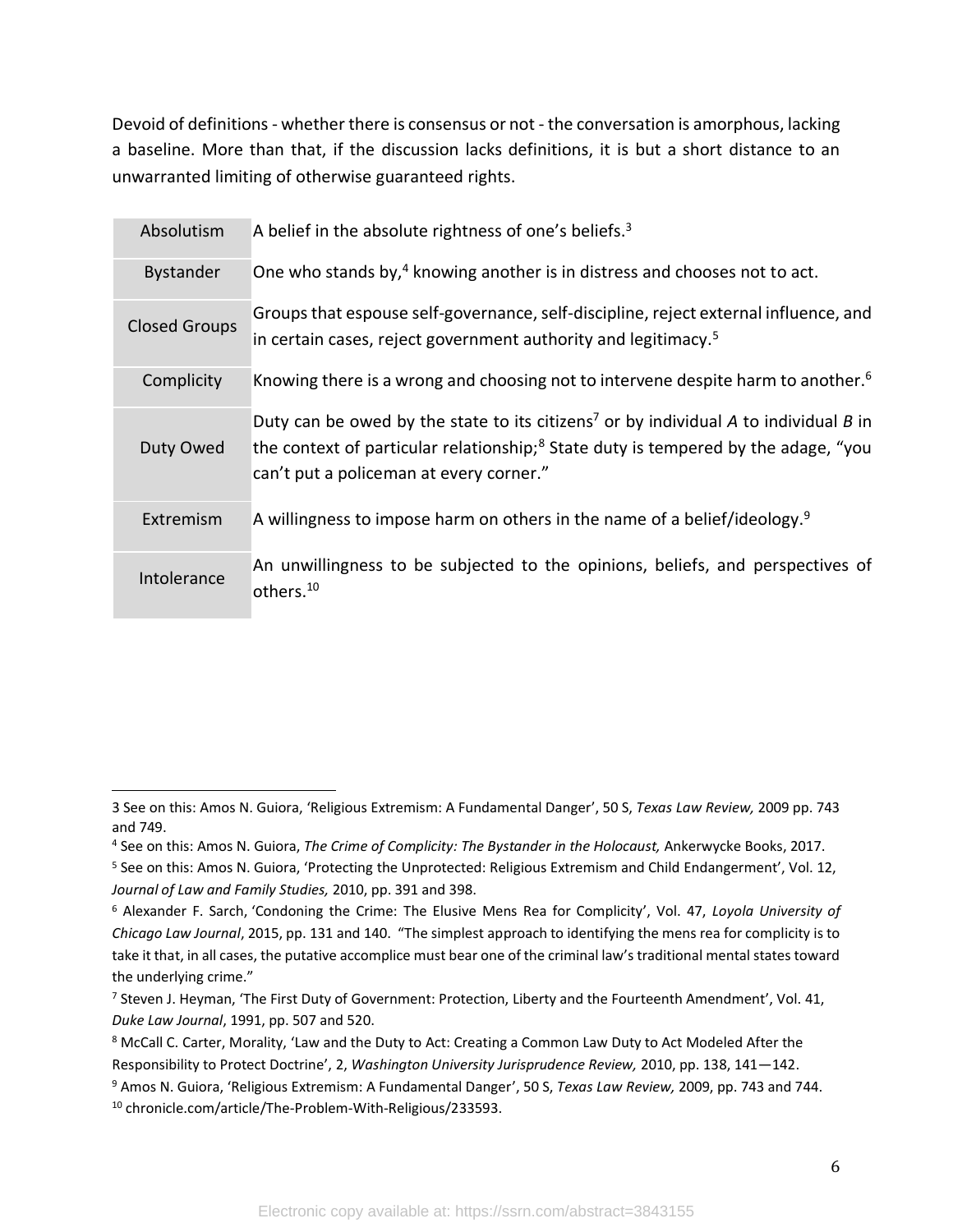|                        | When defined positively—inclusion of multiple groups under the national/societal<br>Multiculturalism umbrella; <sup>11</sup> when defined negatively—tolerance of harmful measures applied by<br>closed groups to group members (e.g., honor killings). <sup>12</sup> |
|------------------------|-----------------------------------------------------------------------------------------------------------------------------------------------------------------------------------------------------------------------------------------------------------------------|
| "Other"                | Generally used by the mainstream when referring to ethnic or minority groups;<br>the connotation is, generally, viewed negatively.                                                                                                                                    |
| Religion               | Certain beliefs held by a group of people about a higher power/s and a shared<br>world view <sup>13</sup>                                                                                                                                                             |
| Religious<br>extremism | A commitment to faith that includes the willingness to impose harm in the name<br>of the Divine. <sup>14</sup>                                                                                                                                                        |
|                        |                                                                                                                                                                                                                                                                       |

Religious violence Violence in the name of religious belief.

| State complicity | When state agents and organs deliberately ignore a known and clear harm to<br>vulnerable members of society <sup>15</sup> |
|------------------|---------------------------------------------------------------------------------------------------------------------------|
| Tolerance        | A respect for competing, alternate viewpoints other than one's own. $16$                                                  |
| Tolerating       | A rational-based decision to tolerate exclusion—if not harm—to members of                                                 |
| intolerance      | "closed groups" in particular, by larger society in general. $^{17}$                                                      |
| Vulnerable       | Members of closed communities deemed insufficiently devout (in closed religious                                           |
| members of       | communities), insufficiently modest in personal behavior, insufficiently respectful                                       |
| closed           | of the leader and requiring "re-education"; the harm emanates from                                                        |
| communities      | governmental non-interference in the internal governance of a closed group. <sup>18</sup>                                 |

<sup>11</sup> See on this: A. Stepan & C. Taylor eds., *Boundaries of Toleration*, Columbia University Press, New York and Chicester, 2014.

<sup>12</sup> Machteld Zee, *Choosing Sharia: Multiculturalism, Islamic fundamentalism & British Sharia Councils*, Eleven, The Hague, 2015; Rumy Hasan, *Multiculturalism: Some Inconvenient Truths,* Politico's Publishing Ltd, 2010; Guiora, Amos, 'Multiculturalism and Religious Extremism: Whose Human Rights Do We Protect*?'*, *in*: Gelijn Molier, Afshin Ellian, and David Suurland eds., *Terrorism, Ideology, Law, and Policy,* Republic of Letters Publishing, Dordrecht, 2011, pp. 337-361.

<sup>13</sup> merriam-webster.com/dictionary/religion.

<sup>14</sup> Amos N. Guiora, 'Religious Extremism: A Fundamental Danger', 50 S, *Texas Law Review,* 2009, pp. 743 and 749. <sup>15</sup> chathamhouse.org/expert/comment/states-must-make-sure-cooperation-does-not-become-complicity.

<sup>16</sup> Amos N. Guiora, 'Religious Extremism: A Fundamental Danger', 50 S, *Texas Law Review,* 2009, pp. 743 and 748.

<sup>&</sup>lt;sup>17</sup> *Id.* "While civil democracy must allow for tolerance of religion, it cannot allow religious extremists to endanger society."

<sup>18</sup> See on this: Floris Van Den Berg, *Philosophy for a better World,* Prometheus Books, Amherst, New York, 2013.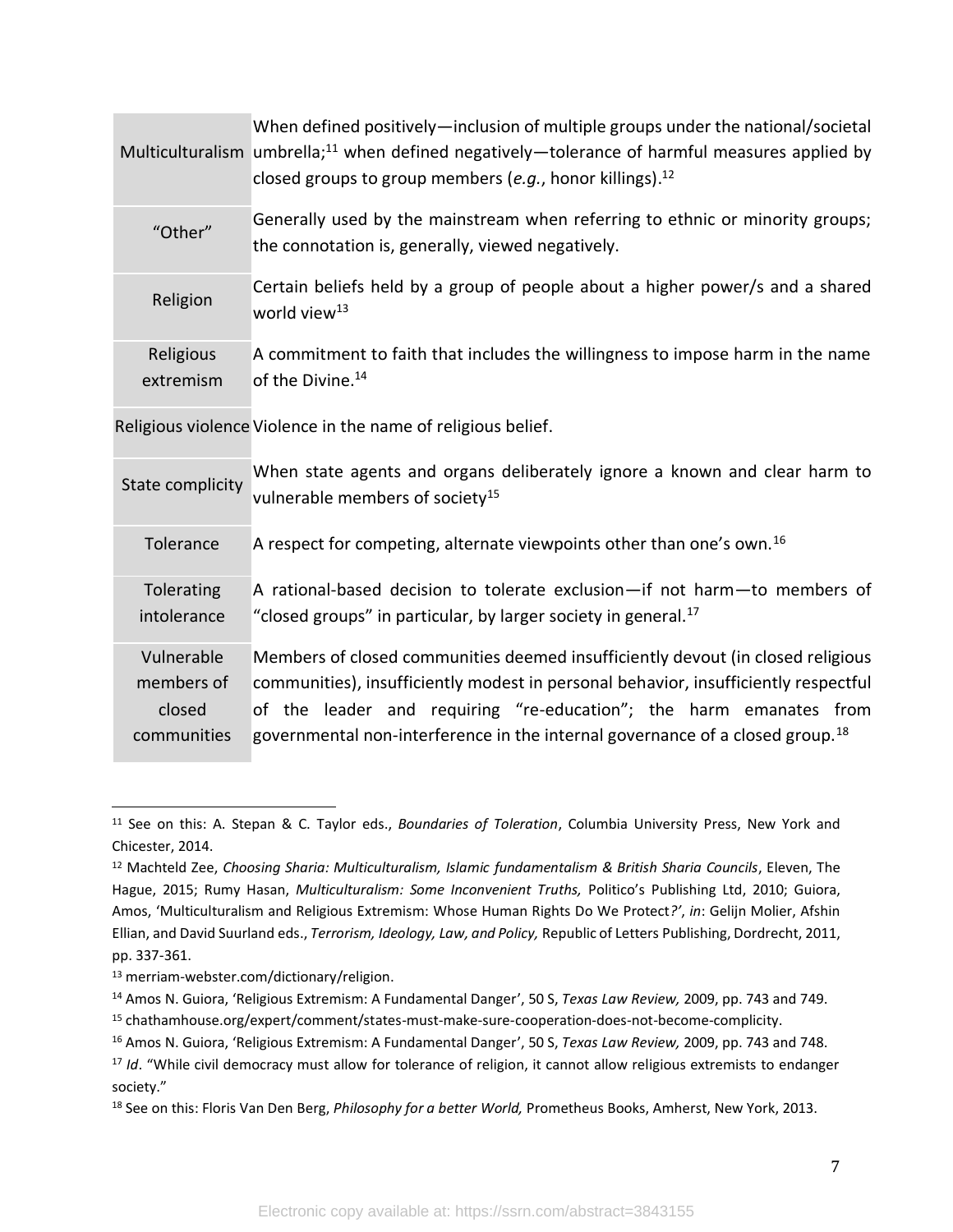With these definitions in mind, we turn our attention to a discussion about religious extremism and state complicity.

#### **2. Religious Extremism**

#### *2.1 Religious Extremism: An Introduction*

From the perspective of religious extremists, extremism - or what broader society defines as extremism - is nothing more than zealous protection of their core beliefs and practices. The word zealous is not chosen randomly. After all, historically zealots were "members of a Jewish sect noted for its uncompromising opposition to pagan Rome and the polytheism it professed… Extremists among the Zealots turned to terrorism and assassination and became known as Sicarii (Greek *sikarioi,* 'dagger men.')."<sup>19</sup> The zealous protection of an ideal, at the cost of harm to others, suggests extremism. Moderation, nuance, and gray areas are an anathema to an extremist; it is, for the extremist, an "all or nothing" paradigm intolerant of a less than total commitment to the ideal espoused by the group.

However, there are situations in which extremism is essential for physical survival. For example, soldiers—placed in situations of grave danger where moderation hastens death—will act in an extreme manner to survive. That may include subjecting themselves to physical hardship and unimaginable pain. For that, we congratulate them. Even though they were, in the moment, extremists. Similarly, the survivors of Death Marches in the Holocaust were subject to cruelty, horrific beatings, and terrible cold. Surviving required many things, among them the ability to withstand, and overcome, conditions that can only be defined "extreme". Surviving, then, required the ability to withstand extreme hardship; that is a laudable form of extremism.

However, that is not the extremism we are referring to. Rather, the subject of this chapter, is extremism that endangers others who do not share the belief system of the extremist, or do not draw the same consequences from it. That is, rather than individuals who can survive extraordinary hardship, using extreme measures, our focus is on individuals, or groups, whose commitment to their ideology, beliefs, and practices are extreme requiring absolute devotion, dedication and commitment that justifies, if necessary, harming others. It is the willingness to harm others that separates - distinguishes is another term - extremists from those who hold moderate beliefs and ideologies. In other words, it is the willingness to harm others - in the name of a belief system, religious or secular - that defines an extremist actor whose commitment to a particular cause justifies imposition of harm.

<sup>19</sup> *Zealot*, Encyclopedia Britannica. Available at.britannica.com/topic/Zealot (last visited Apr. 6, 2018).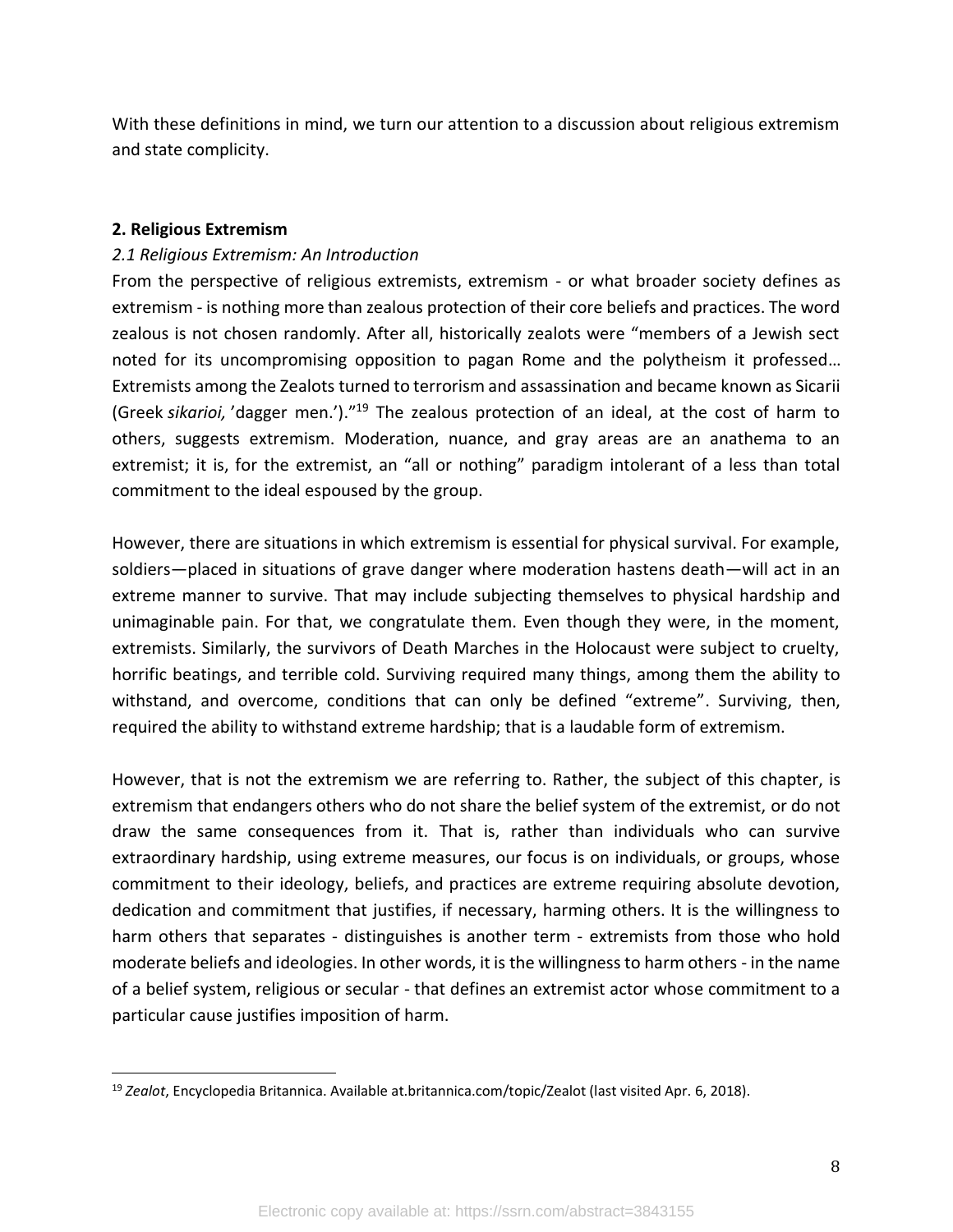To illustrate the concrete harms that religious extremist groups can impose on vulnerable populations, below is background information regarding: (1) the Fundamentalist Church of Jesus Christ of Latter-Day Saints (FLDS); (2) the ultra-Orthodox community in Israel; and (3) other religious extremist groups. Similarities between these extremist groups converges upon a strict interpretation of religious tradition according to a premodern vision of life.

#### *2.2 The FLDS*

Much of what I know about the FLDS I learned when granted unlimited access, arranged by a third party, to a significant number of former members - men, women, and children - of the FLDS community. The conversations were extended, intimate, and painful, providing me with great insight into the inner workings of this religious extremist group.<sup>20</sup> FLDS cannot be discussed without a brief mention of a separate and distinct church - The Church of Jesus Christ of Latter day Saints ("LDS Church" or "Latter-day Saints"). The LDS Church was organized in 1830 under the direction of Joseph Smith.<sup>21</sup> In general, Latter-day Saints - often referred to as Mormons -"believe that the marriage of one man is the Lord's standing law of marriage."<sup>22</sup> Meaning, the institution of marriage is a focal point in the LDS Church doctrine. However, Latter-day Saints believe ''the Lord commanded'' Joseph Smith to institute the practice of plural marriage [the marriage of one man to more than one woman] among Church members in the early 1840s. For more than half a century, plural marriage was practiced by some Latter-day Saints under the direction of the Church President."<sup>23</sup>

Eventually, the United States enacted legislation prohibiting polygamy, and the United States Supreme Court, in *Reynolds v. United States*,<sup>24</sup> held that these laws were constitutional.<sup>25</sup>

In September 1890, Church President Wilford Woodruff… issue[d] the Manifesto… The Manifesto declared President Woodruff's intention to submit to the laws of the United States, and new plural marriages within [the U.S.] largely came to an end.<sup>26</sup>

 $20$  I never visited a FLDS community. An interested party suggested facilitating such a visit but then decided it was best for the visit not to take place. As was explained to me, the individual felt such a visit could, in his hands, "become unpleasant and get out of hand". To what extent he was correct is an open question, but I chose to accept his analysis. As a result, the only individuals with whom I met had left the Church (theologically and physically); I did not have an opportunity to see the community in person. This, no doubt, was unfortunate but I believe the extended conversations gave me significant insight.

<sup>&</sup>lt;sup>21</sup> history.lds.org/timeline/tabular/chronology-of-church-history?lang=eng.

<sup>22</sup> lds.org/topics/plural-marriage-in-the-church-of-jesus-christ-of-latter-day-saints?lang=eng#2.

<sup>23</sup> lds.org/topics/plural-marriage-in-the-church-of-jesus-christ-of-latter-day-saints?lang=eng#2.

<sup>24</sup> Reynolds v. United States, 98 U.S. 145 (1878).

<sup>25</sup> Reynolds v. United States, 98 U.S. 145, 152 (1878).

<sup>26</sup> lds.org/topics/plural-marriage-in-the-church-of-jesus-christ-of-latter-day-saints?lang=eng#2.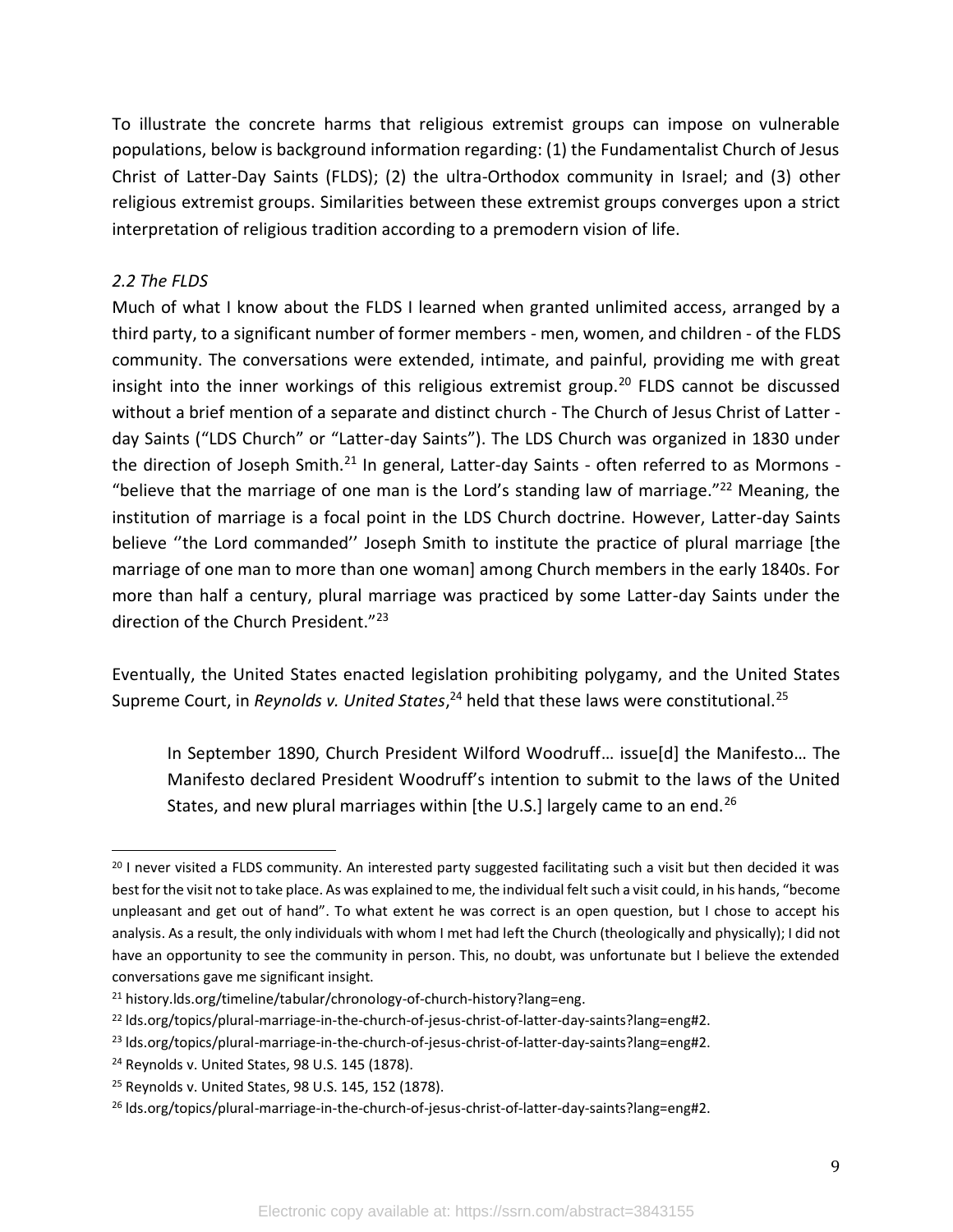In 1904, any members that participated in new plural marriage were to be punished by excommunication.<sup>27</sup>

Excommunicated members of the LDS Church came together and formed the FLDS, "forming a schism" between themselves and the LDS Church.<sup>28</sup> The FLDS, which is currently composed of about 8,000 members, continues to practice polygamy today.<sup>29</sup> For this reason, "[m]embers of the FLDS believe they are the true Latter-day Saints."<sup>30</sup> As a byproduct of practicing polygamy, the FLDS condone the giving of "child brides" whereby underage girls are married to adult men with whom they engage in full sexual relations.<sup>31</sup> Accordingly, what is otherwise understood to be statutory rape (sexual relations with a minor under the age of 16) or child abuse is an important tenet of FLDS members.<sup>32</sup> We will return to the FLDS later in this chapter, examining it as a form of religious extremism, the state complicity enabling it, and, most importantly, the victims suffering from it. In addition, we will emphasize the extremist practices within the sect, specifically that it condones polygamy. Polygamy violates the principles of equality - mainly it dehumanizes the female individual.

#### *2.3 The Ultra-Orthodox Jews*

The ultra-Orthodox communities constitute 11.75 percent of Israel's population, numbering over one million at the end of 2017. It is important to recognize that referring to a monolithic "community" is incorrect; there are a number of separate communities, distinguished by different ethnicities, distinct interpretation of religious scripture, and allegiance to particular rabbis.

The ultra-Orthodox - also known as Haredi Jews - "practice the most conservative form of Orthodox Judaism."<sup>33</sup> The ultra-Orthodox segregate themselves from the secular world and have

<sup>27</sup>lds.org/topics/plural-marriage-in-the-church-of-jesus-christ-of-latter-day-saints?lang=eng#2.

<sup>28</sup> The Primer, at 6.

<sup>29</sup> Michael J. Higdon, 'Polygamous Marriage, Monogamous Divorce', Vol. 67, *Duke Law Journal*, 2017, pp. 79, 94.

<sup>30</sup> Michael J. Higdon, 'Polygamous Marriage, Monogamous Divorce', Vol. 67, *Duke Law Journal*, 2017, pp. 79, 143.

<sup>&</sup>lt;sup>31</sup> Amy Fry, 'Polygamy in America: How the Varying Legal Standards Fail to Protect Mothers and Children from Its Abuses', Vol. 54, *Saint Louis University Law Journal,* 2010, pp. 967, 973. ("The FLDS . . . bond[] older men to child  $brides. . . .".$ 

<sup>32</sup> Amy Fry, 'Polygamy in America: How the Varying Legal Standards Fail to Protect Mothers and Children from Its Abuses', Vol. 54, *Saint Louis University Law Journal,* 2010, pp. 967, 973. ("The FLDS sanctions this incest and child abuse, defending the practice as its constitutional right under the Free Exercise Clause.").

<sup>33</sup> Jessica Nadler, 'The Struggle to Balance Religious Beliefs in a Modern Society: Conscription Options for Haredi Jews Post Ressler v. The Knesset', Vol. 20, *Southwestern Journal of International Law,* 2013, pp. 161, 163.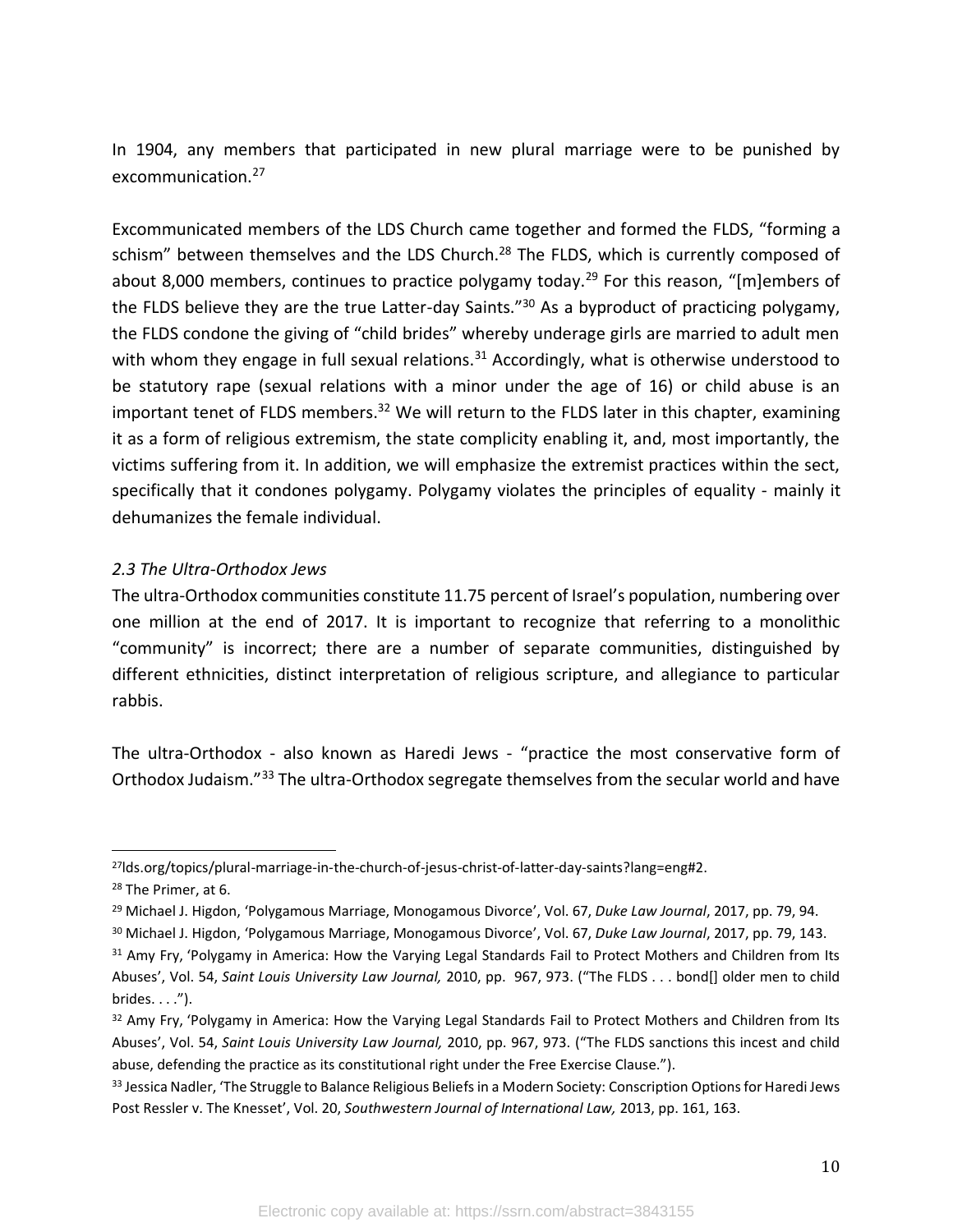little contact with the rest of Israeli society.<sup>34</sup> "Most Haredi men dedicate their life to Torah study."<sup>35</sup> As discussed in greater detail below, the relationship between the ultra-Orthodox communities and the nascent State of Israel<sup>36</sup> was rooted in political calculations; in order to garner the support of the former for the creation of the latter, Israel's first Prime Minister David Ben-Gurion made a "deal" with the community's leadership: Haredi youth were to be exempt from service in the IDF in exchange for support for the establishment of the state. When the deal was struck in 1948, there were approximately 600 draft age Haredi males in Israel. The reader will recall Israel has an obligatory military service; at present, women serve 24 months, men serve 32 months.

To what extent, Prime Minister Ben-Gurion fully understood and appreciated the long-term consequences of the arrangement is a matter of dispute amongst experts. What is clear, regardless of his intentions, is that an exception was created regarding the obligation to the state and its organs. This, at its core, defines the relationship between the Orthodox communities and the state and indirectly between the Orthodox community and the state's non-Orthodox population:

Most Israeli's will admit that the heart of the Haredi deferment debate lies in the policy's economic implications…

Since employment is prohibited under Torato Omunato, a Haredi man who chooses deferment often becomes reliant upon government support and subsidies. Some economists believe that the total value of the subsidies the Haredi population receives is as much as \$750 million, while the overall benefit if the community chose to work would be over \$3 billion to Israel's GDP.<sup>37</sup>

To that end, the ultra-Orthodox communities are not full participants in the state, do not have the same sense of responsibility to state organs and do not have a full bond to non-Orthodox communities, whether religious (but not Orthodox) or secular. This lack of full participation in the state, results in a closed community with vulnerable individuals. The harm that emanates from this distinction will be discussed further below.

<sup>&</sup>lt;sup>34</sup> Jessica Nadler, 'The Struggle to Balance Religious Beliefs in a Modern Society: Conscription Options for Haredi Jews Post Ressler v. The Knesset', Vol. 20, *Southwestern Journal of International Law,* 2013, pp. 161, 163.

<sup>&</sup>lt;sup>35</sup> Jessica Nadler, 'The Struggle to Balance Religious Beliefs in a Modern Society: Conscription Options for Haredi Jews Post Ressler v. The Knesset', Vol. 20, *Southwestern Journal of International Law,* 2013, pp. 161, 163.

<sup>36</sup> Established in 1948

<sup>&</sup>lt;sup>37</sup> Jessica Nadler, 'The Struggle to Balance Religious Beliefs in a Modern Society: Conscription Options for Haredi Jews Post Ressler v. The Knesset', Vol. 20, *Southwestern Journal of International Law,* 2013, p. 161.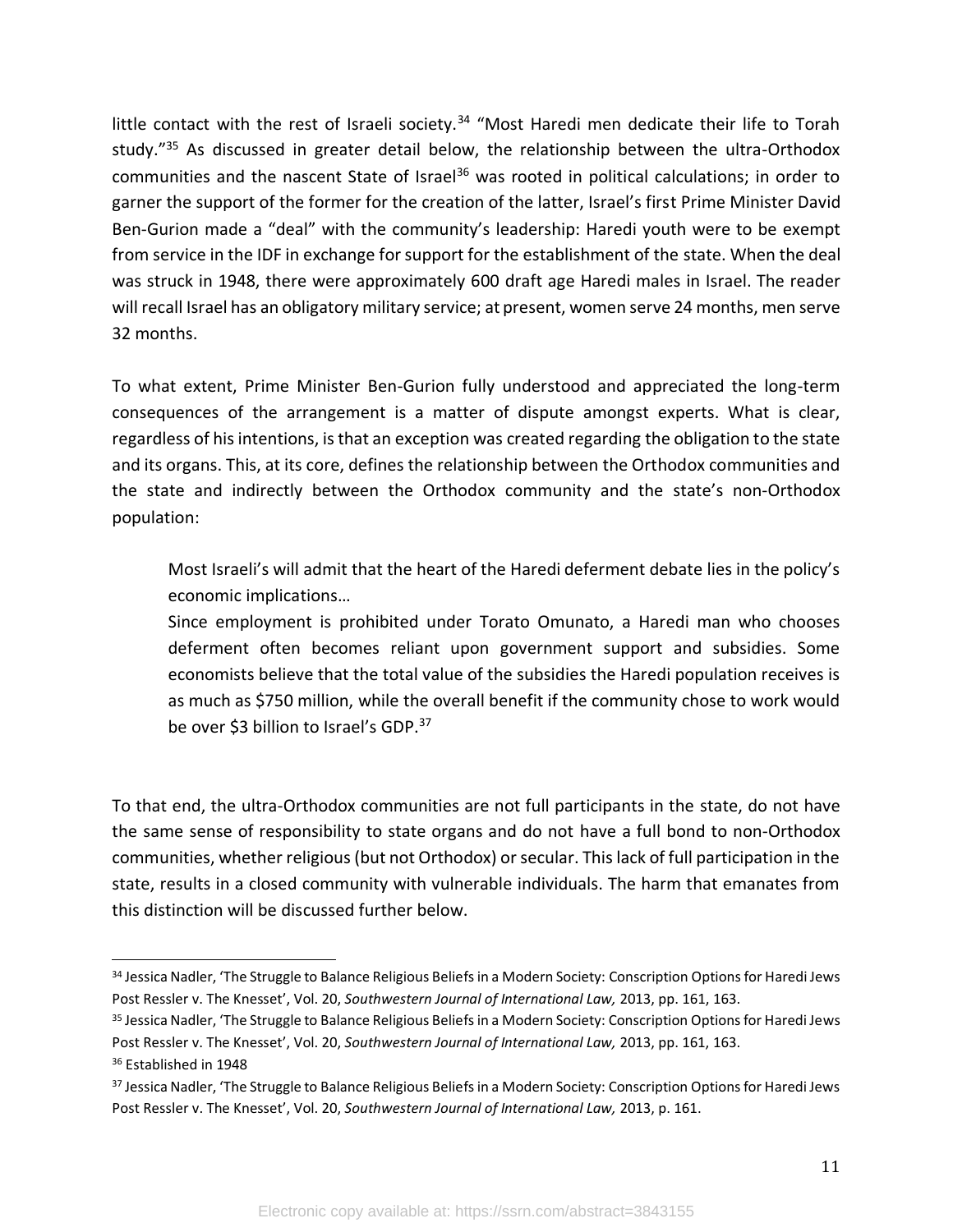## *2.4 The State's Failure to Protect Vulnerable Individuals*

Closed, religious extremist groups - such as the ultra-Orthodox in Israel or the Fundamental Church of Jesus Christ of Latter-day Saints (FLDS) in Utah - greatly benefit from state complicity in the face of their extremism. It enables the group to "function" in an isolated manner, free of state scrutiny, monitoring, and surveillance. The importance of this cannot be sufficiently stated when considering the harm caused by extremists to vulnerable members of their communities. These vulnerable members range from minors, women, or even individuals looking to leave the community.

The notion of complicity, in essence, means the state allows closed communities to practice selfgovernance, imposing rules, exacting punishments in accordance with the groups' particular beliefs and practices. The failure to engage closed groups, the deliberate decision to "turn a blind eye" to the inner workings of the group, reflects a failure to confront - and prevent - harm to individuals.

For the group, that is, frankly, most convenient. Enabling extremists to conduct their affairs in the dark shadows, away from mainstream society and its curiosity and thirst for knowledge, is a boon. When the state fails to protect vulnerable members of society against religious extremist groups, grave harm results. The harm is compounded should state agents choose not to intervene in the inner workings of the group. That is, not only is the individual at risk from group action but is also left unprotected by the state that makes a decision not to challenge internal workings of such groups. This is, frankly, nothing more than acquiescence with predictable consequences. The reasons are varied; none are particularly compelling nor convincing from the perspective of the "at risk" individual whose harm is compounded by state non-action.

From the perspective of the individual - the victim of state complicity - the consequences of State inaction are profound. They can be unimaginably painful, uncompromisingly brutal, and tragic.

#### *2.5 The FLDS in the Unites States*

The harm that religious extremism can impose on the vulnerable is readily seen when examining the FLDS. Much of the source of that harm is attributable to FLDS leaders, particularly Warren Jeffs who became the Prophet in 2002 after his father, Rulon, passed away.<sup>38</sup> In 2007, Jeffs was convicted of accessory to rape in a Utah court; however, the conviction was subsequently overturned on a juror technicality.<sup>39</sup> In 2011, Jeffs was convicted of sexual assault of a twelve-

<sup>38</sup> biography.com/people/warren-jeffs-20771031.

<sup>39</sup> biography.com/people/warren-jeffs-20771031.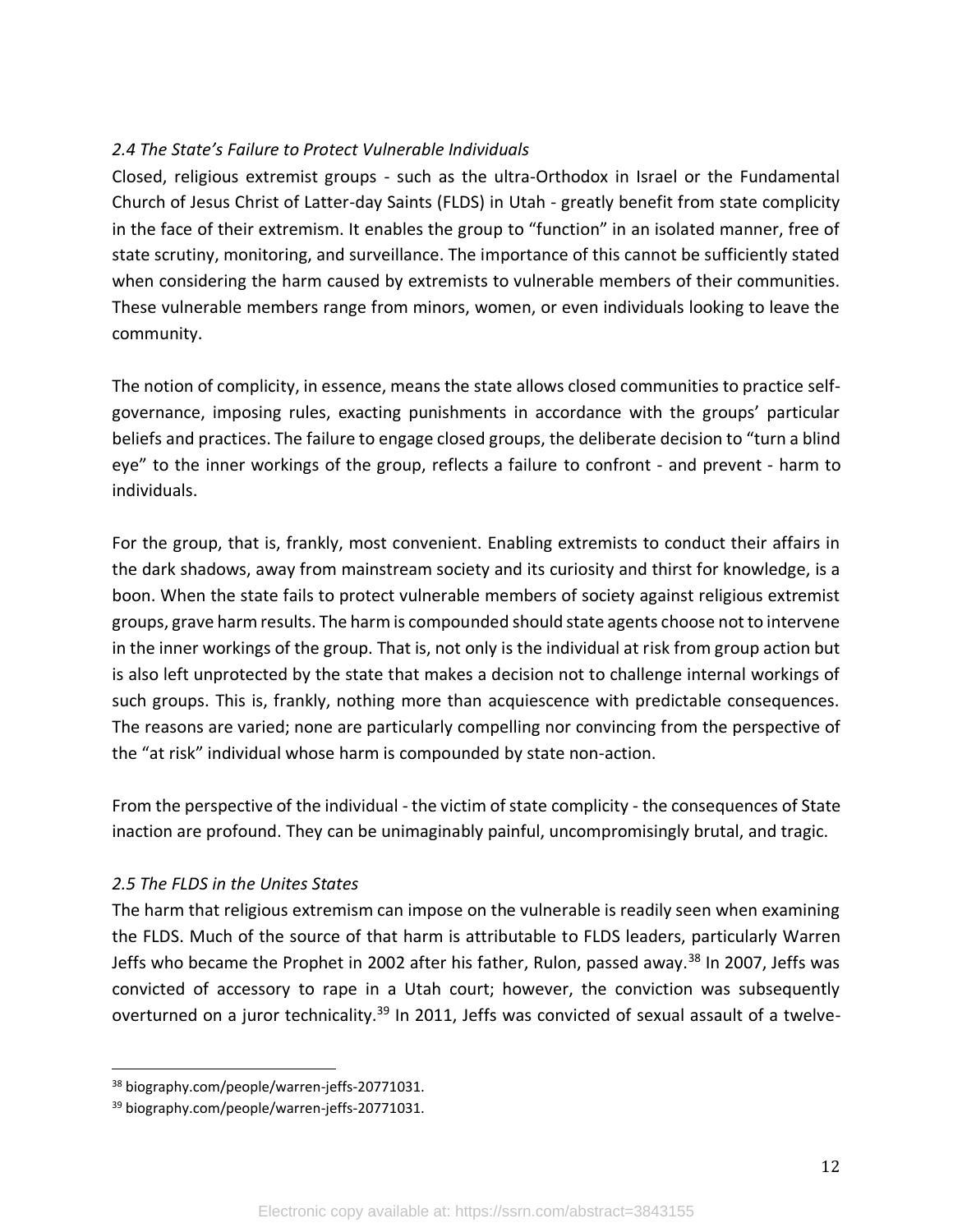year-old girl and a fifteen-year-old girl, whom he had married.<sup>40</sup> The Texas court sentenced Jeffs to life in prison.<sup>41</sup> Upon Warren's incarceration his brother Lyle was to conduct Church affairs in his stead. However, in the aftermath of an indictment by a US District Court, Lyle went into hiding. In essence, Warren Jeffs continues to rule his flock from jail.<sup>42</sup> While there are legitimate questions regarding the sustainability of the Church, it is clear Mr. Jeffs has the loyal support of many FLDS members.

Mr. Jeffs, prior to his incarceration, exercised total control over Church members. It is well-nigh impossible to understand the FLDS Church without recognizing the total control Jeffs had over members. That theme was repeatedly reinforced in my interactions. Were that not enough: the total control was emboldened, facilitated is another word, by the deliberate decision by state organs not to intervene in activities that were known broadly and were understood to endanger the welfare of group members. The combination of control and complicity are the linchpin in understanding the power of extremism and its consequences.

Those who had the temerity to disagree with him were punished. Punishment took many forms; my conversations with former members shed light on the following: banning from the community, shunning by the community, separation of families, forced re-marriage of wives whose husbands were punished, forced exile to remote locations, rape, and deprivation of food for children whose mothers angered their husbands. The FLDS also "abandons the boys who do not fully conform to the group, a move necessary in part to keep the numbers favorable to the men seeking multiple wives."43 This abandonment or shunning is extremely detrimental to a vulnerable individual in a closed community with little or no experience with mainstream society. While I heard rumors of significant physical harm (beatings), I was unable to corroborate these claims. Similarly, long standing rumors of murders were never substantiated. Nevertheless, there is no doubt Jeffs ruled with an iron fist. Those with whom I met never intimated there was a velvet glove, opposite of an iron first. It was, frankly, control through fear, power, and brute force.

Church members who dared to voice criticism were punished as outlined above. My interlocutors were uniform in stating Warren Jeffs exercised total control over their lives and of their families. In particular, they consistently noted Jeffs' sexual needs and the price young girls paid to meet them. One woman, with deep remorse and regret, was unable to explain how she consented to Jeffs' demand regarding her underage child. This woman, and others, emphasized Jeffs' status as

<sup>40</sup> biography.com/people/warren-jeffs-20771031.

<sup>41</sup> biography.com/people/warren-jeffs-20771031.

<sup>42</sup> biography.com/people/warren-jeffs-20771031. ("Jeffs still controls the FLDS and its members from behind bars.").

<sup>43</sup> Marci A. Hamilton, 'The Cognitive Dissonance of Religious Liberty Discourse: Statutory Rights Masquerading as Constitutional Mandates'*,* Vol. 41, *Harvard Journal of Law & Public Policy,* 2018, pp. 79, 83.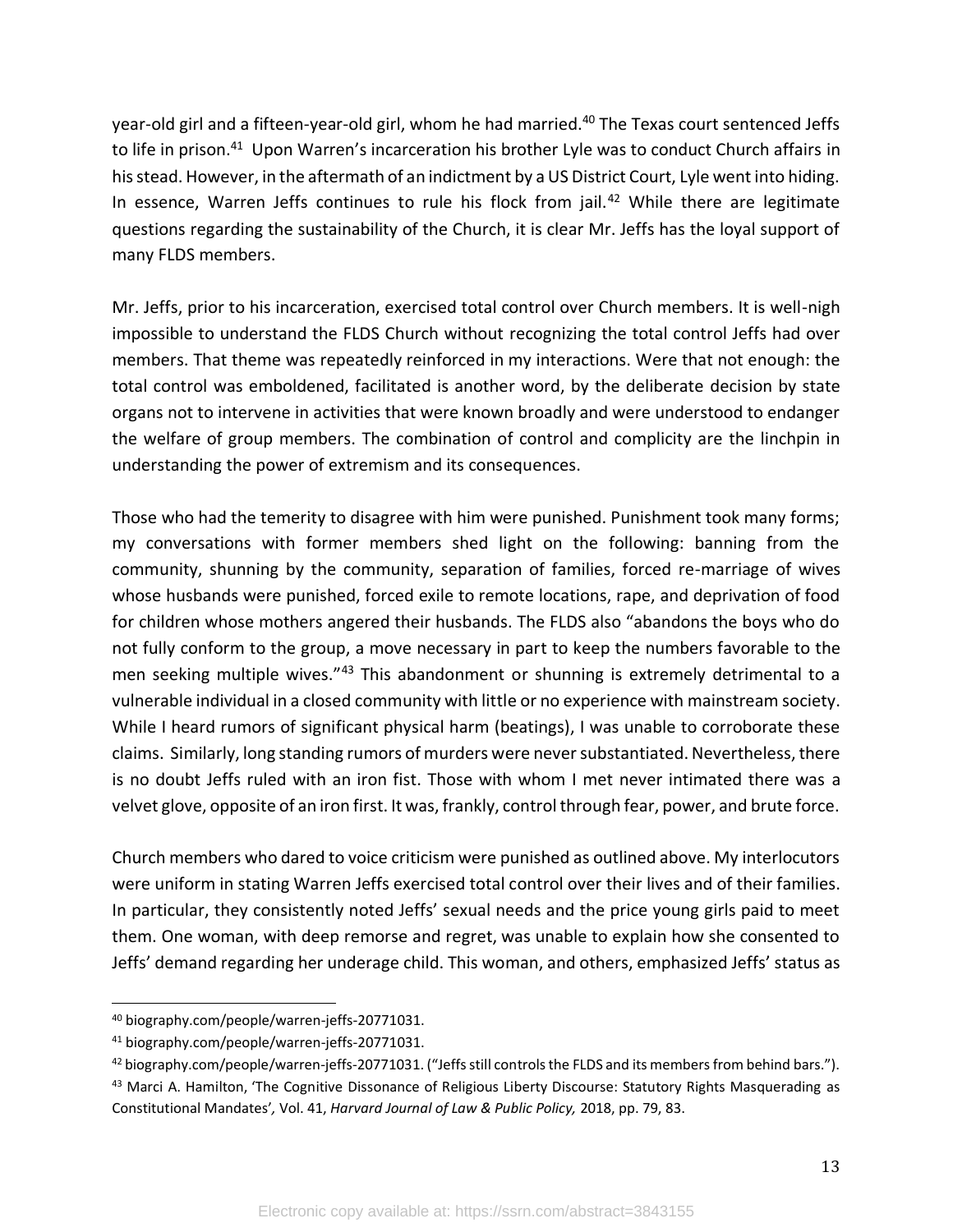the Prophet guaranteed him total obedience from members of the Church. The price for speaking up was harsh and unforgiving. This was absolute power, unchecked by the State that knew of these developments and their tragic consequences.

One commentator has aptly summarized the immense harm FLDS has on its members:

The belief system of an FLDS sect results in the men in polygamous families abusing the women and children that are a part of the sect and their family, among a host of other problems. Fundamentalist sects "foster incest, underage marriage, sexual abuse, rape, physical abuse, nonconsensual marriage, birth defects, welfare fraud, poverty, and a deprivation of education and other opportunities.<sup>44</sup>

### *2.6 The Ultra-Orthodox Jews in the State of Israel*

Practices of the ultra-Orthodox communities result in many of its members suffering abuse, inequality, and isolation. Like the FLDS, the ultra-Orthodox communities are plagued by the evils of sexual abuse and domestic violence. Abusive men and fathers are, tragically, a part of culture. A casual reading of the daily news (in whatever form) brings this to light.<sup>45</sup> One commentator has described wife abuse in Israeli Haredi society as "mostly hidden".<sup>46</sup> However, there may be an explanation as to why that domestic violence is "hidden". In the article "Understanding Causes of and Response to Intimate Partner Violence in A Jewish Orthodox Community: Survivor's and Leaders' Perspectives" three barriers are addressed as to why Haredi women do not seek help or report instances regarding sexual violence. These three barriers are: (1) social values and attitudes; (2) fear of divorce and its aftermath; and (3) the evil tongue.<sup>47</sup>

Social values and attitudes are described as being especially powerful in the Jewish Orthodox community "because of its insularity and emphasis on family unity and harmony." When looking

<sup>44</sup> Amy Fry, 'Polygamy in America: How the Varying Legal Standards Fail to Protect Mothers and Children from Its Abuses', Vol. 54, *Saint Louis University Law Journal,* 2010, pp. 967, 973. This concept is furthered by Machteld Zee's research into Sharia Law, and the furthering of Islamization. In these places, "citizens do not have the right to challenge the Sharia rules that are placed upon them." Therefore, women, and other vulnerable individuals, can be seen as complicit due to an inability to challenge the system. Machteld Zee. *Choosing Sharia: Multiculturalsim, Islamic Fundamentalism and British Sharia Councils*, PhD Manuscript (1984).

<sup>45</sup> washingtonpost.com/world/middle\_east/in-israels-ultra-orthodox-community-abused-women-are-finding-away-out/2017/09/08/23ec4260-8115-11e7-9e7a-

<sup>20</sup>fa8d7a0db6\_story.html?noredirect=on&utm\_term=.b1d2bc6816f8.

<sup>46</sup>Nicole Dehan and Zipi Levi, 'Spiritual Abuse: An Additional Dimension of Abuse Experienced by Abused Haredi (Ultraorthodox) Jewish Wives, Vol. 15, Iss. 11, *Violence against women,* 2009.

<sup>47</sup> Shoshana Ringel and Rena Bina, 'Understanding Causes of and Responses to Intimate Violence in a Jewish Orthodox Community Survivors' and Leaders' Perspectives', Vol. 17, Iss. 2, *Social Work* Practice, 2007, pp. 281-282.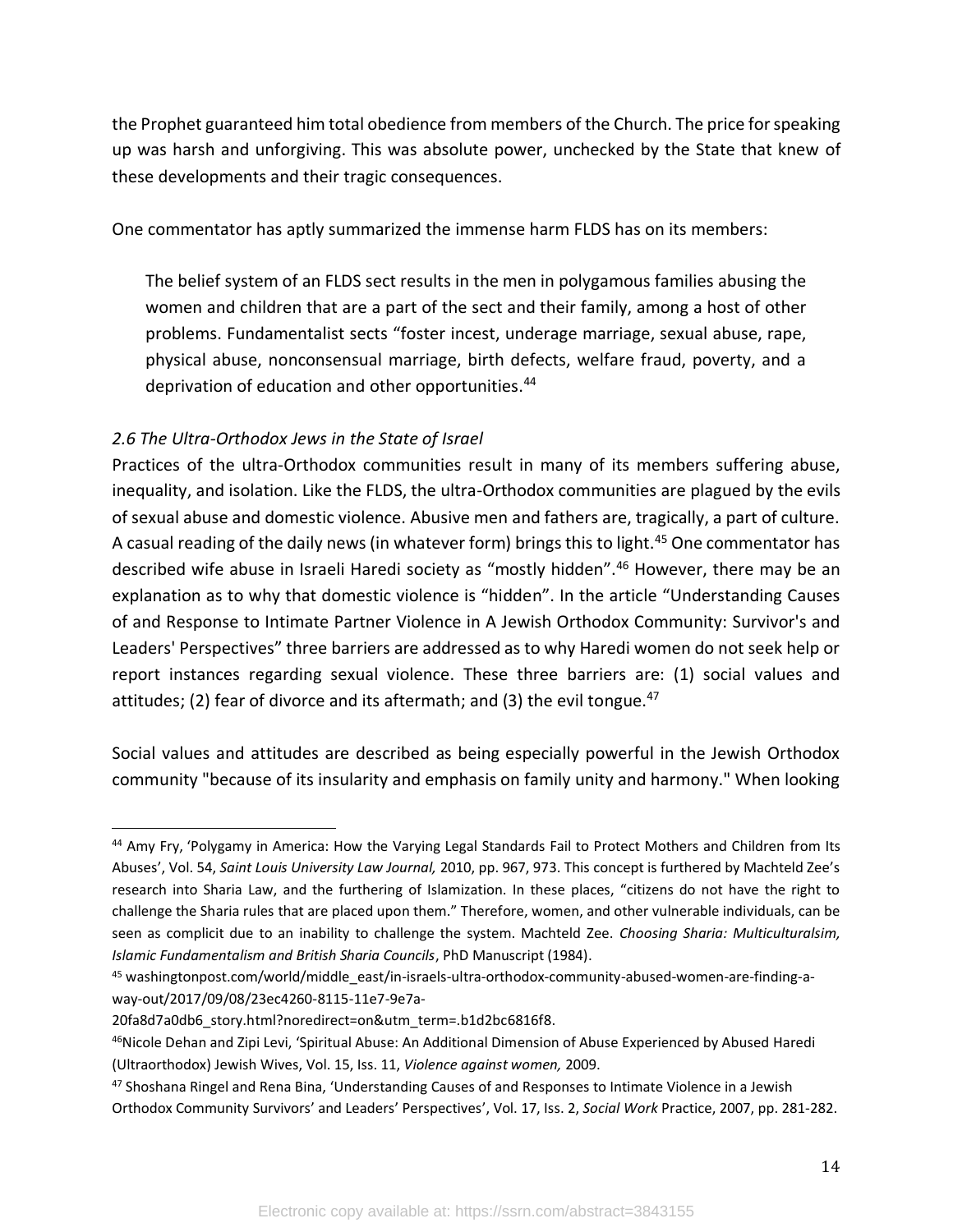at eight survivors of sexual and physical abuse only two reported in this study stated that they found the Orthodox community supportive.

Survivors were also ashamed to admit that their marriage was unhappy because of the social value of family harmony, which mandated that families should preserve peace and harmony at any cost and 'not make waves.

Additionally, the strong emphasis on maintaining family privacy was seen as another barrier. When the article looked at leaders, four respondents indicated

domestic violence has always been a problem in the Orthodox community but has been covered up and hushed… hidden by the community and by women survivors because of shame and the fear of social stigma.

Fear of divorce and its aftermath seems to stem from the fear women have of losing custody and "jeopardizing their children's chances for a good marriage." When a survivor sought a divorce, she reported that "her fitness as a mother was questioned both by the community members and the rabbi." She stated that "women's fear of losing their children and possibly their community prevented them from leaving their husbands." A leader in the community reported that women are afraid to seek help because they are afraid that non-Orthodox counselors will encourage separation or divorce which are looked down on in the Orthodox community, but if they go to Orthodox counselors their family problems will become known in the community. The leader also stated that women are nervous about being a single mother, having to raise a family without adequate professional skills.

The last issue that was seen as a barrier was the evil tongue. This is described as "a powerful religious norm, stemming from the Ten Commandments, which require members to abstain from criticizing others or from speaking ill of them to others." Survivors reported that these things are not meant to be discussed "beyond the bedroom doors" and even if they were discussed "no one would listen, because both talking and listening is 'the same sin.'" These three barriers reflect some of the reasons why physical and sexual abuse in Ultra-Orthodox communities go unreported.

Whereas in the past, abuse in the family was not discussed—society largely swept it under the proverbial rug—today the conversation is front and center. That is not to suggest all victims of abuse file complaints with local law enforcement or social services. It is, however, to note society has undergone a major shift on what was, once, a taboo topic. Without doubt, that is a most welcome change.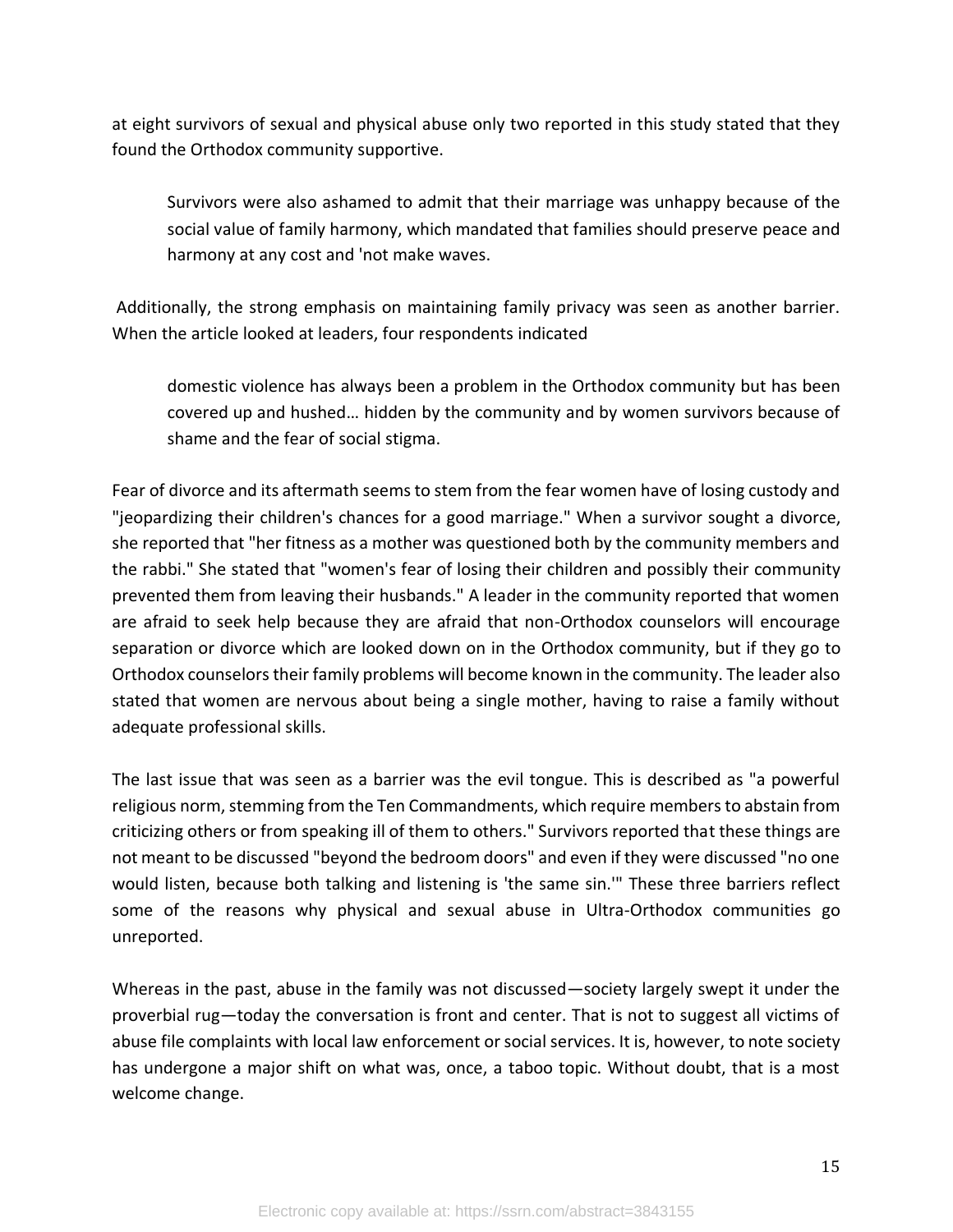However, unlike society as a whole, that does not extend to closed communities. That, perhaps, more than any aspect of the *religious extremism–state complicity–tolerating intolerance* triangle illuminates the consequences of deliberate inaction. The terms are chosen deliberately - knowing that women and children are at risk in Orthodox communities and yet failing to decisively act to protect them reflects a conscious decision. It is, frankly, unconscionable. However, it is important to note a tragic reality: Orthodox women, who are victims of abuse, are very hesitant to complain against their abusers. The reasons are varied.

They reflect a profound mistrust of state organs and paradoxical concern that complaining reflects trust in an entity (the state) that is inherently mis-trusted by Orthodox communities that live a life separate from state institutions. Some would argue there is a "Catch-22" that defines this very complicated relationship which, in many ways, is not a relationship. That nonrelationship relationship enables the abusers, while leaving the abused to fend for themselves. That is the essence of a vulnerable population.<sup>48</sup>

Apart from abuse and domestic violence, the practices of the ultra-Orthodox result in inequality between the Haredi men and women. In a study of textbooks used at Israeli schools, one research group found that women in those texts

are depicted as needing to undertake the perceived traditional male role of being responsible for a family's livelihood… Despite having the responsibility for wage-earning, Haredi women continue to be portrayed as traditional and modest, assuming the husband's role but remaining in the background.<sup>49</sup>

The depictions given in these textbooks at Haredi schools undoubtedly come to life in Haredi society. Not only do the women work while the men largely study religious scripture, but they are expected to have many children as well. Ultra-Orthodox women average 6.9 children (expected to drop to decline to 5.5 by 2025-2029), while their religious (non-Orthodox) counterparts average about 4 and secular Israeli's average 2.5.<sup>50</sup>

<sup>48</sup> washingtonpost.com/world/middle\_east/in-israels-ultra-orthodox-community-abused-women-are-finding-away-out/2017/09/08/23ec4260-8115-11e7-9e7a-

<sup>20</sup>fa8d7a0db6\_story.html?noredirect=on&utm\_term=.b1d2bc6816f8.

<sup>49</sup> impact-se.org/wp-content/uploads/Haredi-Textbooks-in-Israel.pdf.

<sup>50</sup> en.idi.org.il/media/4240/shnaton-e\_8-9-16\_web.pdf.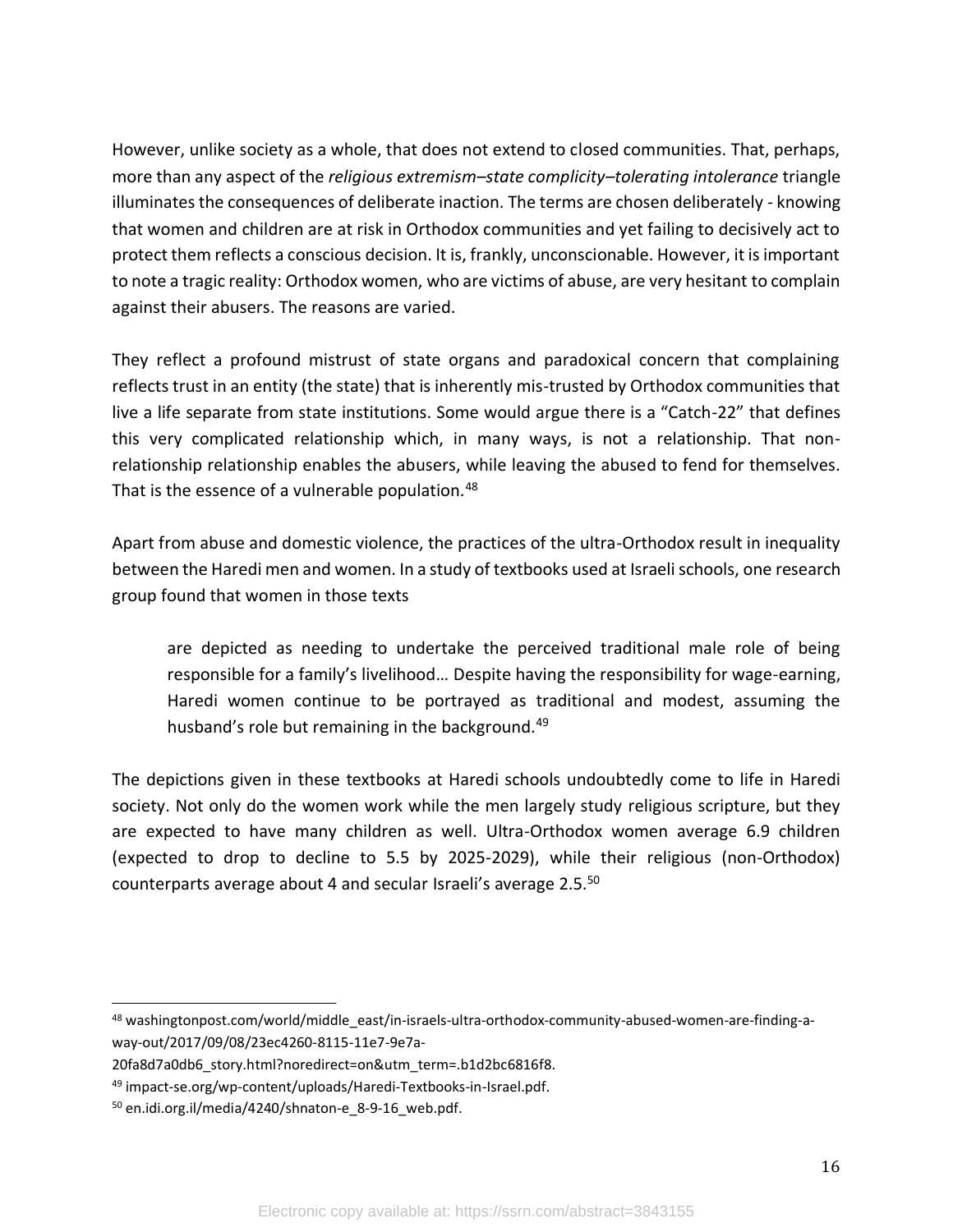As the graph below demonstrates, fertility rates among Haredi women have historically averaged around seven children.<sup>51</sup> That is much higher than any other group based on group based on religious identification. One ex-ultra-Orthodox woman explained that her "womb was my family's measure of me."<sup>52</sup>



Source: en.idi.org.il/media/4240/shnaton-e\_8-9-16\_web.pdf

In many ways, ultra-Orthodox Jews - much like FLDS - are isolated from society. According to the Israel Democracy Institute, only 41 percent Ultra-Orthodox individuals over age 20 used the Internet in 2014.<sup>53</sup> For context, 80 percent of non-Haredi Jews used the Internet in the same time frame.<sup>54</sup> Only slightly more—54 percent—of the Haredim used a computer in 2014, compared to 79 percent of the non-Haredi Jewish population.<sup>55</sup> The ultra-Orthodox do not integrate socially with other Israelis. Indeed, 89 percent of the ultra-Orthodox claim that all or most of their close friends are also ultra-Orthodox.<sup>56</sup>

In addition to the harms the ultra-Orthodox impose on their own vulnerable members, they inflict substantial harm on society that is primarily borne by the majority. The beneficiaries are, primarily, the ultra-Orthodox who, in accordance with the decision by Prime Minister Ben-Gurion are excluded from mandatory Israel Defense Forces ("IDF") service. Over fifty years later, that deal remains essentially unchanged: all Israelis, by law—except for the ultra-Orthodox—have

- <sup>54</sup> *Id.*
- <sup>55</sup> *Id.*

<sup>51</sup> en.idi.org.il/media/4240/shnaton-e 8-9-16 web.pdf.

<sup>52</sup> vice.com/en\_us/article/8gkygb/life-after-leaving-israels-ultra-orthodox-jewish-community.

<sup>53</sup> en.idi.org.il/media/4240/shnaton-e\_8-9-16\_web.pdf.

<sup>56</sup> pewforum.org/2016/03/08/israels-religiously-divided-society/.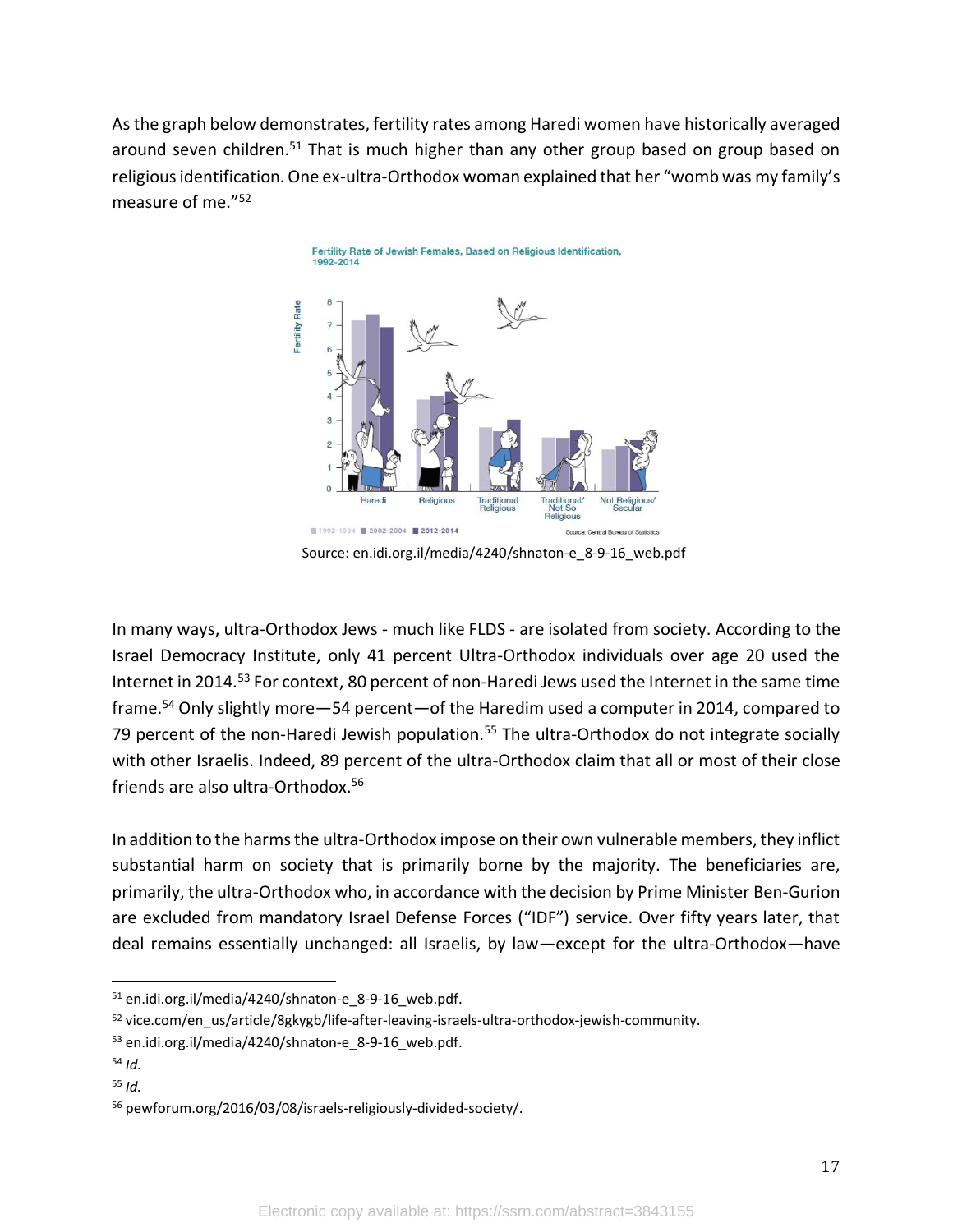obligatory military service. This obligatory military service—specifically the exception for the Ultra-Orthodox—is a topic of current discussion within the Israeli government.

While various efforts have been made to legislate the drafting of ultra-Orthodox males, political realities and considerations have dictated the preservation of the "status quo" enabling their continued exemption from the IDF. Over the years, different politicians, the Supreme Court, and a special committee have tried to find an equitable resolution to what is, at its core, inherently unfair. Best efforts notwithstanding, the continuing reality is that religious and secular Israelis bear a burden not borne by the overwhelming majority of the ultra-Orthodox community.

In years past, social stigma was attached to the Israelis who did not serve; that is no longer the case. For that reason, there is a decrease in the number of volunteers to combat units, an increase in exemption predicated on "unfit to serve" and a limited number of Conscientious Objectors. Nevertheless, the norm is that secular men and women serve; in addition, religious (not Orthodox) males also serve as do minority groups in Israel, including male Druze, Bedouin, Circassian, and Israeli Arabs. While a small number of ultra-Orthodox serve in a special unit, the price they pay is significant as they are shunned by their community, becoming outcasts.

On the most basic of levels, the "freeing" from military obligation of an entire population group is at the root cause of a profound sense of inequality regarding "sharing the burden," otherwise imposed by the state.<sup>57</sup> Those who are not ultra-Orthodox are required to serve in the military and face all the accompanying risks of such service—time away from family, education, and work and, more importantly, possible injury or death. Meanwhile, the ultra-Orthodox do not confront these burdens.

Were that not enough, in accordance with Ben-Gurion's arrangement with Haredi leadership, Orthodox men have, over the years, not been gainfully employed in the work force. Rather, they spent their adult life in study of religious scripture with livelihood guaranteed by the state that because of a monthly stipend (salary). While this traditional model is changing because of its economic unviability; ultra-Orthodox men, particularly younger men, are increasingly entering the work force. In addition, in direct contrast to years past, ultra-Orthodox men and women are enrolling in institutions of higher learning. While this requires accommodations ---including separation of the sexes, demands regarding the gender of instructors --- there is no doubt this reflects an important change in the ultra-Orthodox communities.

<sup>57</sup> aljazeera.com/news/middleeast/2014/03/qa-israel-ultra-orthodox-fight-enlistment-2014313115953786681.html.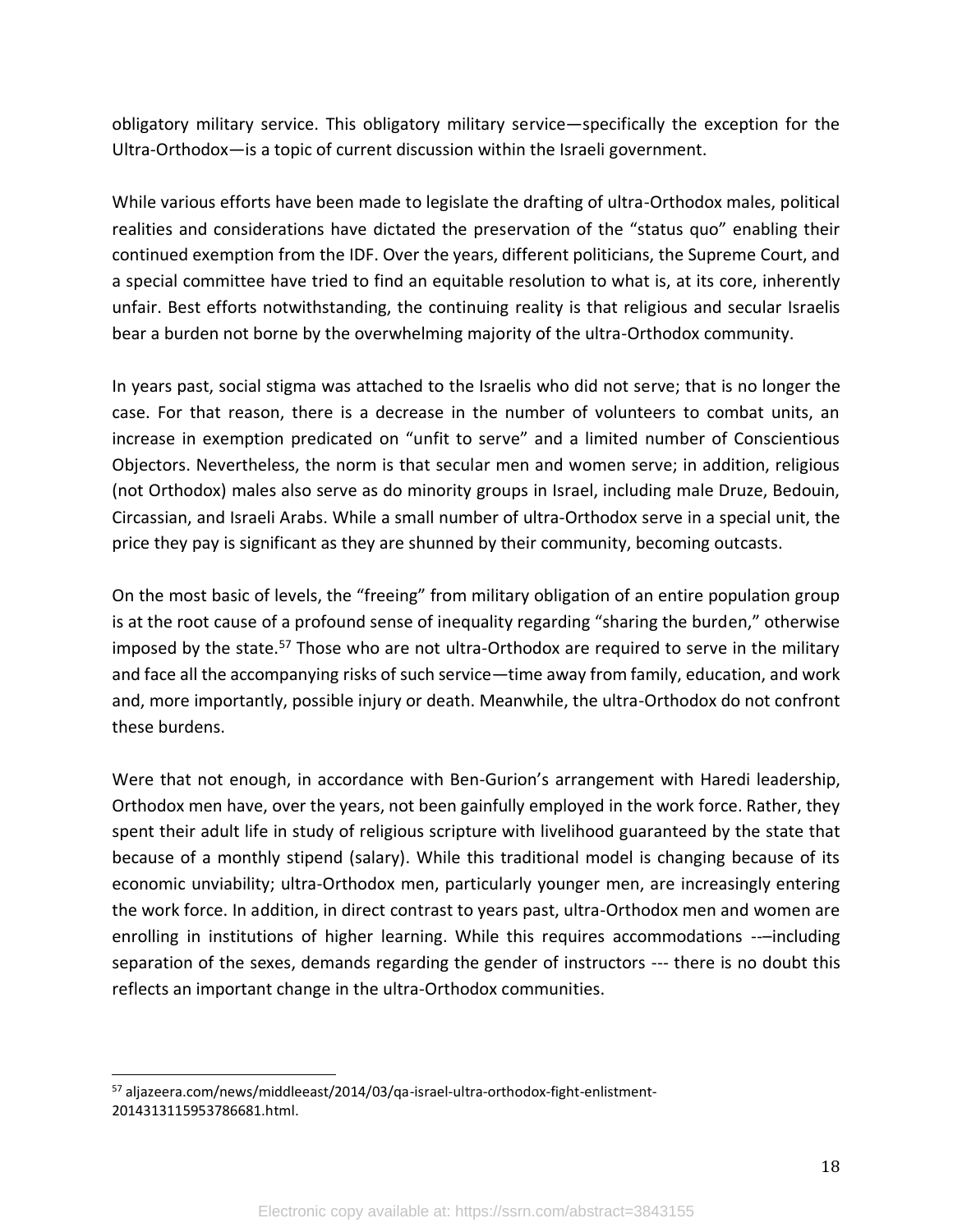That is in direct contrast to years past, when men spent their adult lives in study of religious text and Haredi women were part of the Israeli workforce:

Since employment is prohibited under Torato Omunato, a Haredi man who chooses deferment often becomes reliant upon government support and subsidies. Some economists believe that the total value of the subsidies the Haredi population receives is as much as \$750 million, while the overall benefit if the community chose to work would be over \$3 billion to Israel's GDP."<sup>58</sup>

Unsurprisingly, the ultra-Orthodox experience poverty at rates much higher than the rest of Israel. In 2013, 52 percent of ultra-Orthodox families lived below the poverty line compared to 12 percent of non-Haredi Jews.<sup>59</sup> This poverty has resulted in less food security for the ultra-Orthodox. While a substantial number of the Haredim do not work, those who do work earn smaller incomes on average than the rest of the population. Salaried ultra-Orthodox men earn only 7,577 NIS per month—the rest of the population averages 12,733 NIS per month.<sup>60</sup> A similar, although smaller, difference is present in the salaries of women.<sup>61</sup> This difference is not surprising when considering the lower education levels of the Haredi. According to the Taub Center, 25.8 percent of the ultra-Orthodox experience residential crowing (live with more than two people per room). Only 2.1 percent of other Israelis experience residential crowding.<sup>62</sup> Fewer Haredim own cars than other Israelis do: 37.7 percent compared to 74.4 percent.<sup>63</sup>

<sup>&</sup>lt;sup>58</sup> Jessica Nadler, 'The Struggle to Balance Religious Beliefs in a Modern Society: Conscription Options for Haredi Jews Post Ressler v. The Knesset', Vol. 20, *Southwestern Journal of International Law,* 2013, pp. 161 (citations omitted).

<sup>&</sup>lt;sup>59</sup> The Israel Democracy Institute, Statistical Report on Ultra-Orthodox Society in Israel 17 (2016). Available at en.idi.org.il/publications/4282.

 $60$  en.idi.org.il/media/4240/shnaton-e 8-9-16 web.pdf.

<sup>61</sup> *Id.*

<sup>62</sup> taubcenter.org.il/wp-

content/files\_mf/therelationshipbetweensocialcapitalandhealthintheharedisectorenglish.pdf. <sup>63</sup> *Id.*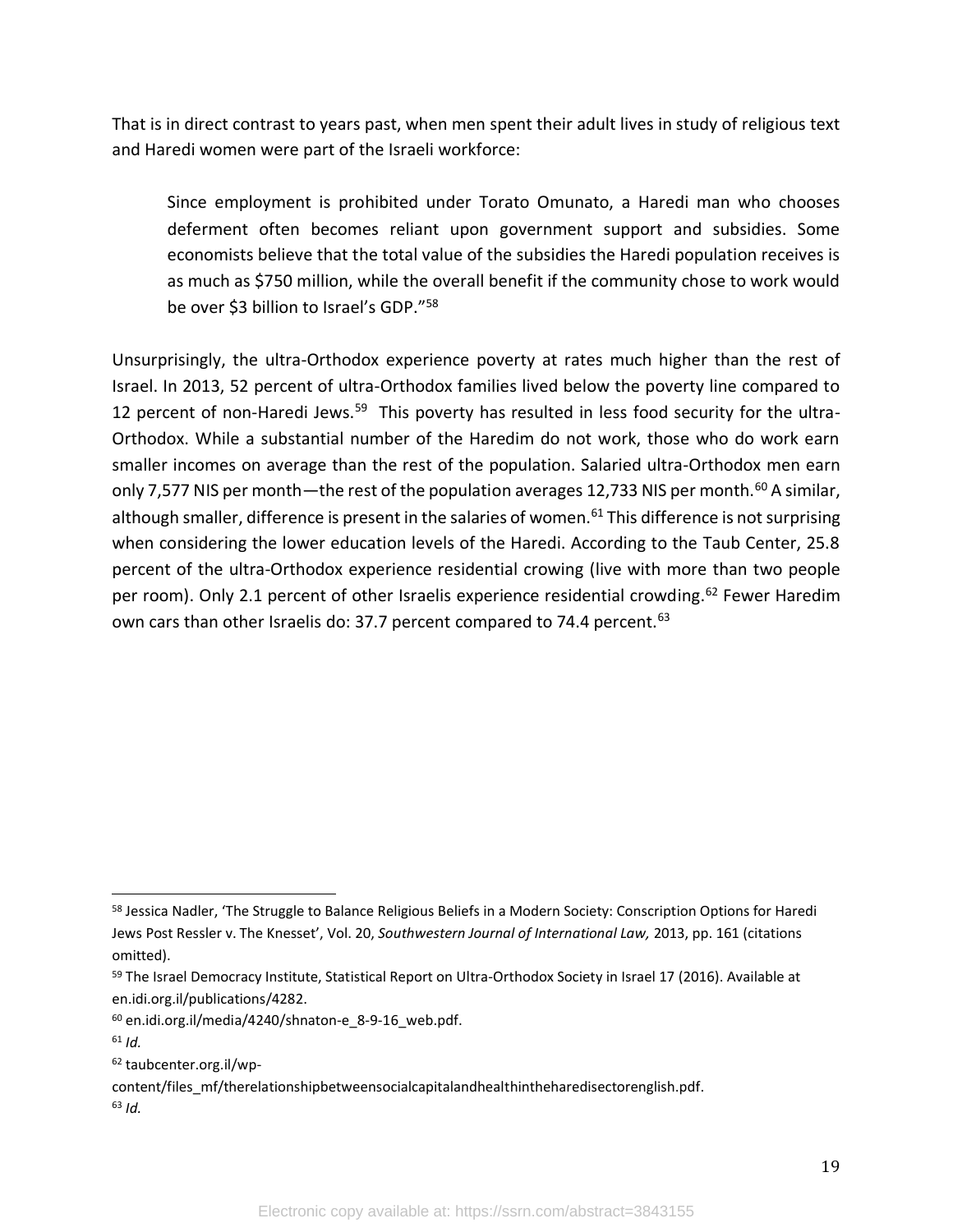Average Income from Salaried Employment, Individuals 25-64, Based<br>on Population Group and Gender, 2014



Source: https://en.idi.org.il/media/4240/shnaton-e\_8-9-16\_web.pdf



Figure 1

Source: en.idi.org.il/publications/4282.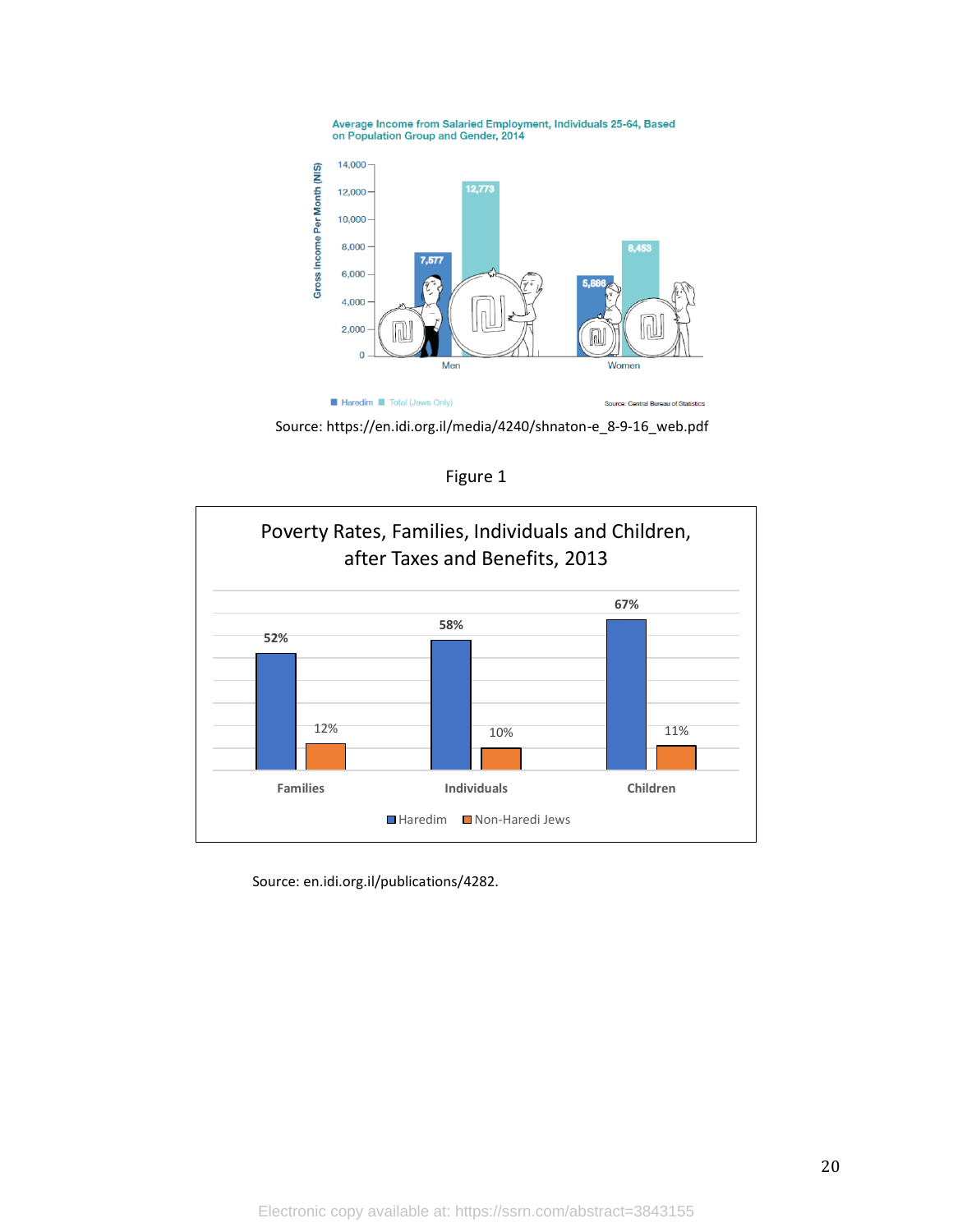Level of Food Security, Families, Individuals and Children, 2011-2012



Source: https://en.idi.org.il/media/4240/shnaton-e\_8-9-16\_web.pdf

The cities in Israel with high populations of Ultra-Orthodox Jews are Jerusalem, Bnei Brak, Modi'in Illit, Beitar Illit, Beit Shemesh, Kiryat Ye'arim, Ashdod and El'ad. With the exception of Ashdod, each of these cities is in the top 25 percent of the poorest cities. Ashod is found in the top 50 percent of Israel's poorest cities, still relatively low.

| City                | Socio-Economic Ranking of Israel Communities, 1-255 (1 being the<br>poorest) |
|---------------------|------------------------------------------------------------------------------|
| Modi'in             | 4                                                                            |
| <b>Beitar Illit</b> | 6                                                                            |
| El'ad               | 14                                                                           |
| <b>Bnei Brak</b>    | 17                                                                           |
| <b>Beit Shemesh</b> | 25                                                                           |
| Kirvat Ye'arim      | 31                                                                           |
| Jerusalem           | 61                                                                           |
| Ashdod              | 118                                                                          |

#### *2.7 Other Religious Extremist Groups: Honor Killings – Kissing a cousin*

Religious extremism exists in many forms and throughout the world. In addition to FLDS and ultra-Orthodox, religious extremism is the essence of the Muslim practice of Honor Killings. Perhaps there is no more tragic, brutal, and primitive example of religious extremism than honor killings. It is, literally, all but impossible to fully grasp the horror and heinousness of killings in the name of "family honor". To be blunt: family honor is "code word" for the illicit, alleged or otherwise, sexual activity of a female member of the family; it is, with the reader's forbearance, honor as viewed through female genitalia.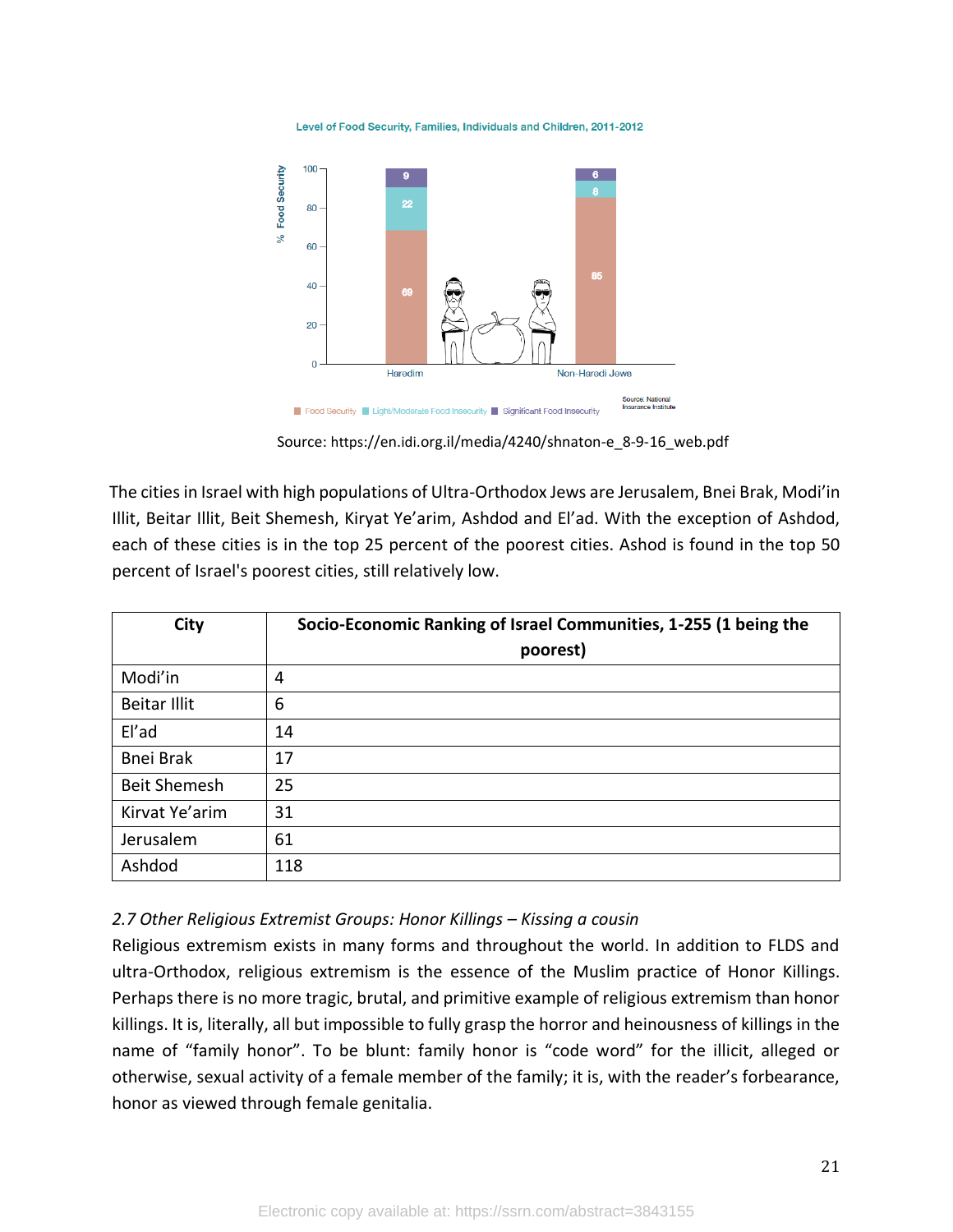While serving as a Military Court Judge in the Gaza Strip **(**from 1993 to 1994) I was - until the case was correctly moved to a local, Palestinian court - the sitting judge in an Honor Killing case. While I had heard of Honor Killings, this was my initial, direct encounter with those responsible for committing an unimaginable crime. For the uninitiated, an Honor Killing is a deliberate decision - not "in the spur of the moment" - to kill a family member whose actions have tainted, dishonored, stained, the family's good name and reputation. In the overwhelming majority of the cases, the victim is a woman accused of sexual misconduct. Her actions have caused the family grave harm. To cleanse, or purify, the sole recourse before the family is to kill the individual responsible. As I came to learn, the cleansing requires a brutal, unimaginably painful death.

Before me, as defendants were three people: a mother and her two sons, in their early twenties. They had murdered their daughter - sister who they believed had kissed a cousin. For that offense, the family issued her death sentence; they were to be the executioner. The only way to truly understand the horror of Honor Killings is to come to grips with its sheer brutality. In that spirit: the young woman whose family ruled her death necessary was murdered over the course of an eight-hour struggle inside the family home.

The two brothers, acting in accordance with the mother's specific instructions, battered their sister who heroically resisted. She, according to their testimony, literally refused to die. When she was beyond exhaustion but still alive the mother ordered the sons to tie her to two separate beds (one leg to each bed) and then to "yank" the two beds as powerfully as possible in two different directions. The motion, which was powerful, literally split their sister in half. This caused her death.

What was remarkable was their demeanor in Court. There was no suggestion of remorse, no expression of regret, no emotion. The body language was stoic, signaling what was done had to be done. Meaning in the name of family honor, and what had stained it, the decision to kill the "stainer" was justified. The testimony made clear the brothers acted in accordance with the mother's instructions. In other words, they were foot soldiers; the mother was, literally, "judge, jury, executioner", with the brothers doing the actual execution. More than anything, sitting a few feet from them, I was struck by their calmness, almost serenity.

During the 18 months I served as a Judge in the Gaza Strip Military Court I heard the cases of Palestinian's accused of a wide range of terrorist activity. This was the only case that could be defined as criminal, rather than terrorist. Perhaps, for that reason it made a lasting impression on me. Or, perhaps, it was the sheer brutality of the action - including the unimaginably horrific and painful dénouement - that has caused me to often reflect on this case.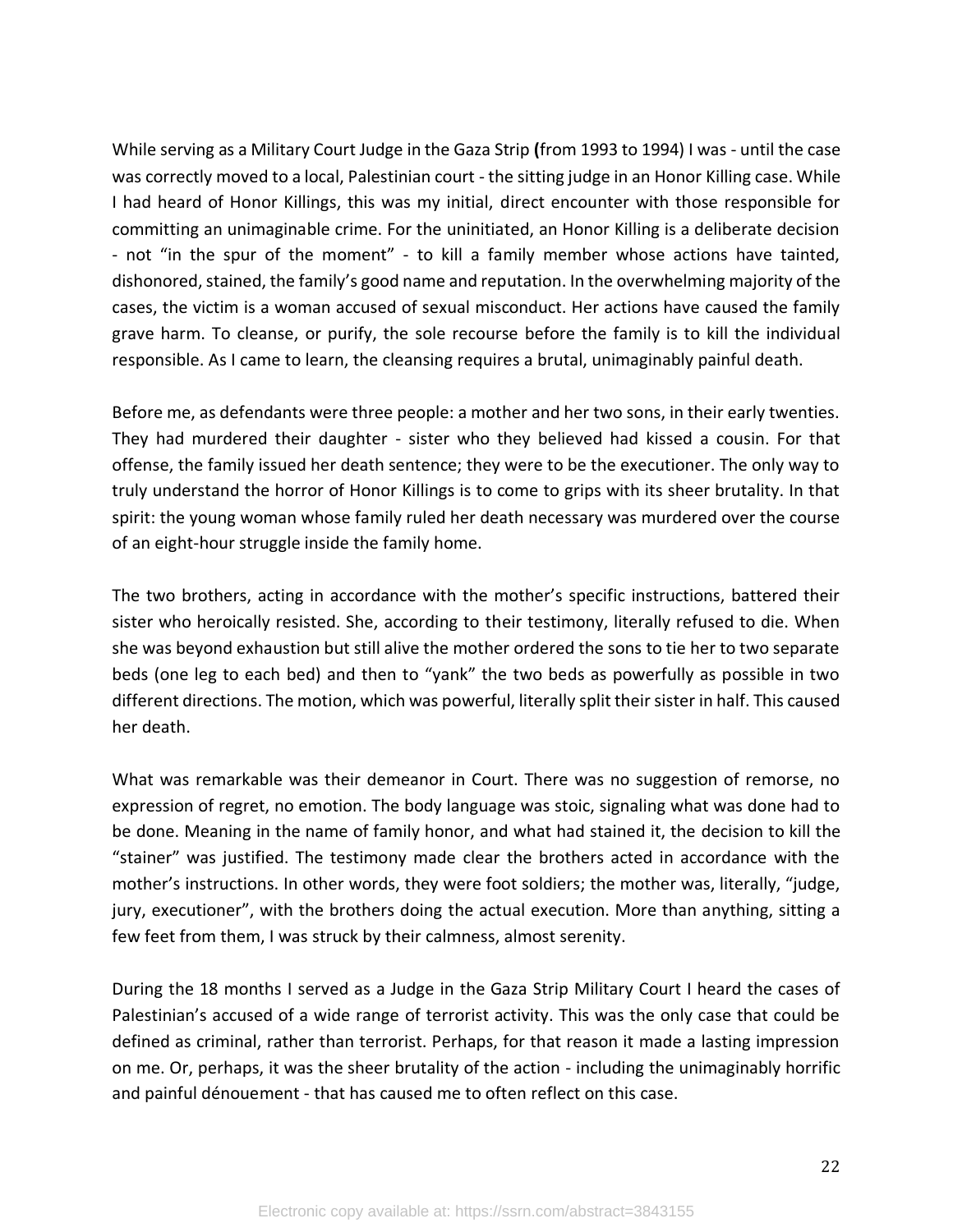## *2.8 Other Religious Extremist Groups: Honor Killings – Modesty*

A newspaper headline from a number of years ago is telling: a Muslim father in Canada brutally murdered his teen-age daughter, in the family home, when she returned home past "curfew". In addition to being "late", the daughter's clothes—fashionably tight jeans and shirt—violated the father's understanding of modesty.<sup>64</sup> In the home at the time of the murder, in addition to the father and victim, were the father's spouse and a second teen-aged daughter.

The mother claimed to have not heard her daughter screaming, pleading, and begging her father not to murder her. The father was unabashed in explaining his motivation: cleanse the family of the stain. In other words, his daughter had dishonored the family. Her death was inevitable. In the context of religious extremism - distinguished from moderate practice of faith - the father, from his perspective, was required to cleanse the stain. There was only one way to do so. Without doubt the act was horrific.

Compounding the terrible tragedy was a determination to minimize its root cause: the Toronto Globe and Mail presented the murder to its readers as a "domestic disturbance." It was not that. At all. The father brutally murdered his daughter in the name of religious extremism. This was nothing more—or less—than an honor killing similar in its brutality, heinousness, and motivation as the case before me in the Gaza Strip. To deny its true meaning, and what stands behind it, is both disrespectful to the victim and fails to directly address the horrors of violence predicated on religious extremism. That failure, both on a practical and philosophical level, reflects institutional complicity.

That is, in the name of tolerance, inherent intolerance is to be tolerated, even if the consequences are horrifically tragic. Important to recall: the tolerance of intolerance, at its core, enhances the vulnerability of at-risk members of closed societies. As was noted in the discussion above regarding FLDS, religious extremism - in the context of state complicity - are able to navigate their own waters, unrestrained by external monitors and checks. Granting religious extremists, the ability to engage in self-governance - be it FLDS, ultra-Orthodox, or Islamic extremists - has one profoundly important result: the abandoning of vulnerable members of closed groups.

The form of vulnerable takes many shapes; it is well-nigh impossible to suggest one particular model. However, there are consistent themes indicative of a recurring pattern: the vulnerability of women and girls because of religious extremism. That is not to suggest only religious

<sup>64</sup> torontosun.com/2017/03/01/mississauga-dad-in-jail-for-daughters-honour-killing-dies/wcm/699285f2-9ba1- 480b-bfd4-f4f5095ed8cd.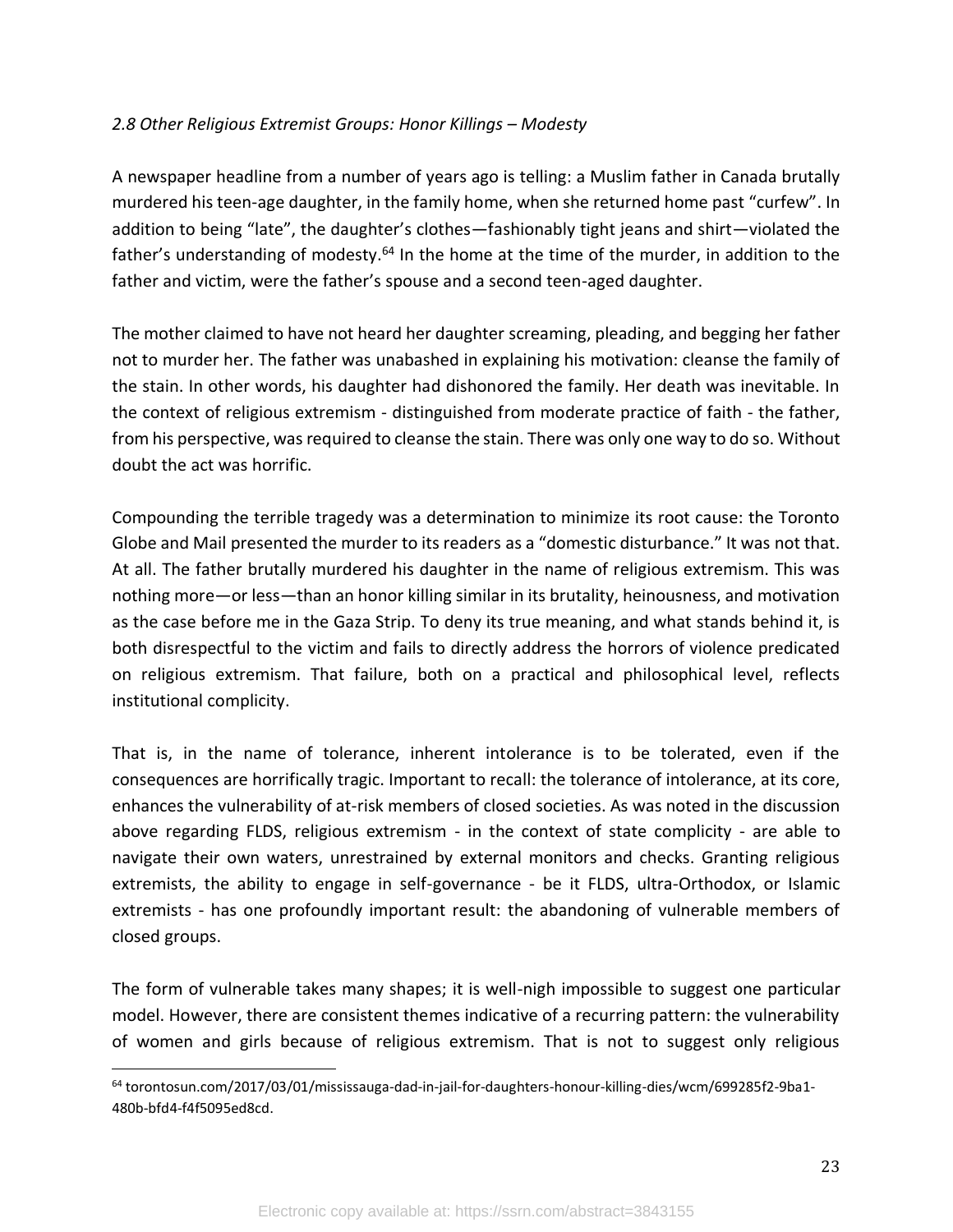extremists violate women and girls, but it is to emphasize their vulnerability is exacerbated in closed communities predicated on religious extremism.

The extremism reflects separation between the group and larger society; the barrier between the two is, obviously, not cost-free. For group leaders—who are not vulnerable—the nonrelationship relationship is convenient for it gives them free reign regarding their relationship with group members. The notion of relationship is problematic; while the word suggests mutuality and interaction, in the context of the triangle we are addressing the word has a very different meaning.

It is a relationship in name only; in reality, the state fails to honor its obligation to the individual. In doing so, the state gives "cover" to the group, enabling it to conduct its affairs as it sees fit. The result, needless to say, is tragic: the group benefits from governmental non-interference; the state willfully turns a blind eye; the vulnerable individual is harmed. With no defensive shield.

### **3. State Complicity**

The above examples demonstrate the harm that individuals suffer as a result of religious extremism. What is shocking is the state's role —through either action or inaction—in enabling that harm to occur. In this section we examine the role of state officials in (1) the United States (and especially Utah), and (2) Israel have had in facilitating the ills of religious extremism.

# *3.1 The United States*

The harms caused by the FLDS have been perpetuated by the United States, and by the State of Utah. One commentator summarized possible reasons for state complicity succinctly:

Despite explicit prohibitions in state constitutions and inclusion in both state and federal statutes, officials [have] tolerated polygamous conduct. There are various reasons for this neglect. In some instances, government representatives feared that any "crackdown" on polygamists would be construed as a government attempt to abridge the constitutionally protected freedom of religion.…. Further, enforcement has been ineffective because of the lack of police resources, societal prioritization of more significant or prevalent criminal violations, the inability to secure witnesses willing to testify against community spiritual leaders, and lastly, general misconceptions concerning polygamy laws.<sup>65</sup>

<sup>65</sup> Jason D. Berkowitz, 'Beneath the Veil of Mormonism: Uncovering the Truth About Polygamy in the United States and Canada', Vol. 38, *University of Miami Inter-American Law Review,* 2007, pp. 615, 618.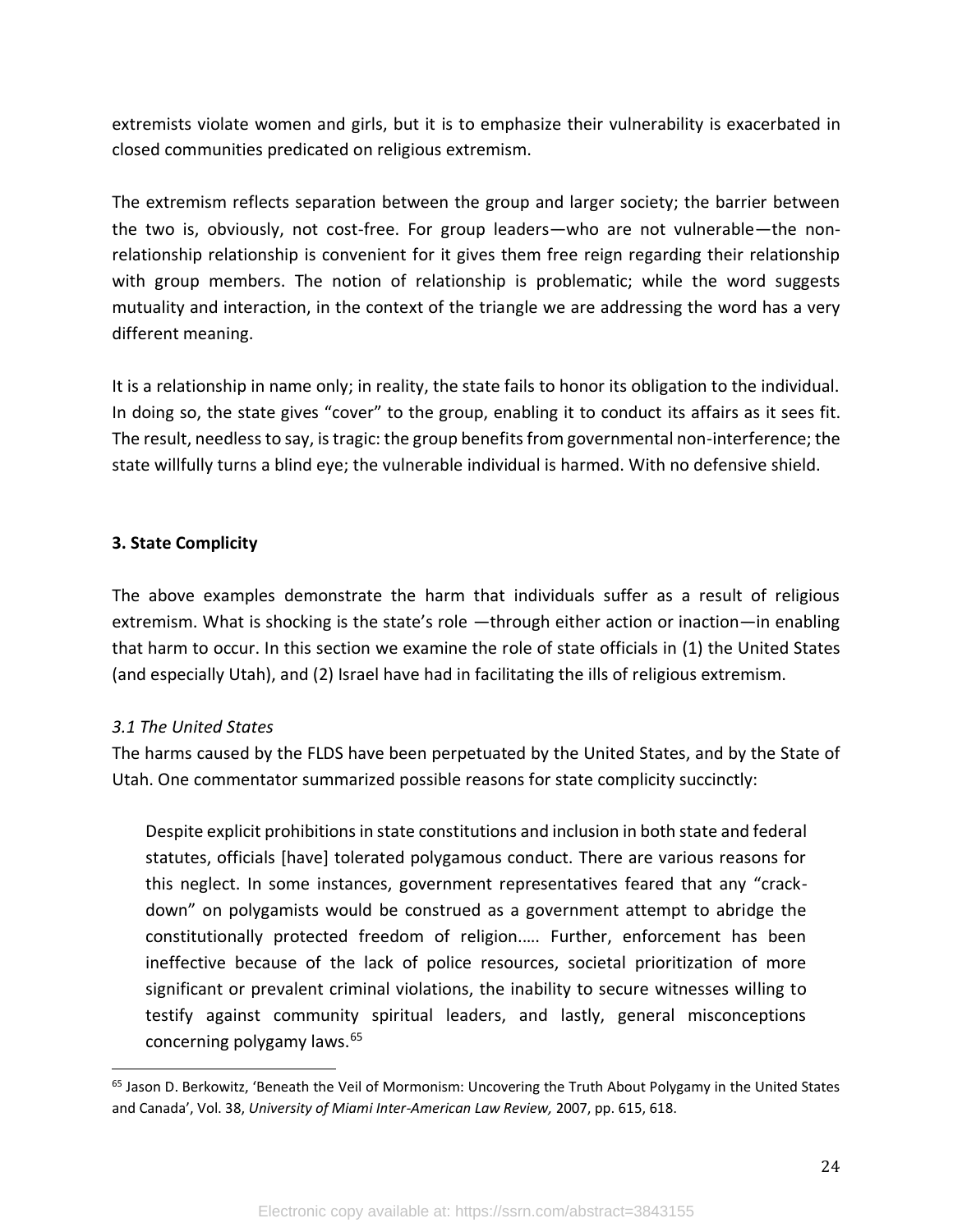A key issue with the state complicity is the sensitivity of freedom of religion. Perception may be that religion receives a special protection—for fear of violating that freedom of religion—which ultimately condones harm to vulnerable individuals. This is done with that harm is perpetrated in the name of religion. As mentioned above, I learned about state complicity in regard to the FLDS when interviewing former members of the FLDS. My interviews with men, women, and children who had left the FLDS painted a painful picture of a terrible society ruled by Warren Jeffs and facilitated by the State of Utah's decision not to intervene on behalf of abused, violated, and harmed members. Reasons were proffered, excuses were made, spin was offered. None of it convincing.

In an "on the record" meeting the then Utah Attorney General, Mark Shurtleff, impressed upon me the difficulty of penetrating closed communities. The argument Attorney General Shurtleff made is best summarized as follows: "You need to understand, we [the state authorities] try, but the challenges are great." I found it then, and time has not changed my perspective, to reflect deliberate institutional ignorance of the travails of an "at risk" population group. It was wrong, it was dangerous, and it was unjustified. Mr. Shurtleff unapologetically explained state agents could not penetrate the closed community. When pressed, Mr. Shurtleff acknowledged harm was occurring while lamenting the operational difficulty of gathering sufficient evidence enabling criminal prosecution. In other words: the leading law enforcement official in the state was fully aware that crimes were committed in the state and yet sought to rationalize non-action predicated on operational challenges. The argument, in a nutshell, was that "yes, we know a crime is being committed, but no, there is nothing we can do about it".

Jeffs' evil and vile ways were enabled by the State of Utah. Simply put, for years, law enforcement, the judiciary, and state organs turned a blind eye to the reality of the FLDS. My interview with Attorney General Shurtleff, made it very clear that the State, while knowledgeable about the crimes committed by Jeffs and others, chose to ignore the harm visited on FLDS members. The reasons, as is to be expected, are complex and myriad. It is impossible to highlight or suggest one reason alone. What must be stated clearly is that the consequences were painful to hear.

That said, numerous conversations with thoughtful observers, who addressed the toxic combination of significant harm to vulnerable group members and the state's willful turning of a blind eye, suggested one recurring theme: the discomfort for state officials, many of whom are members of the LDS Church, to confront a group that originally splintered from the LDS Church. Additionally,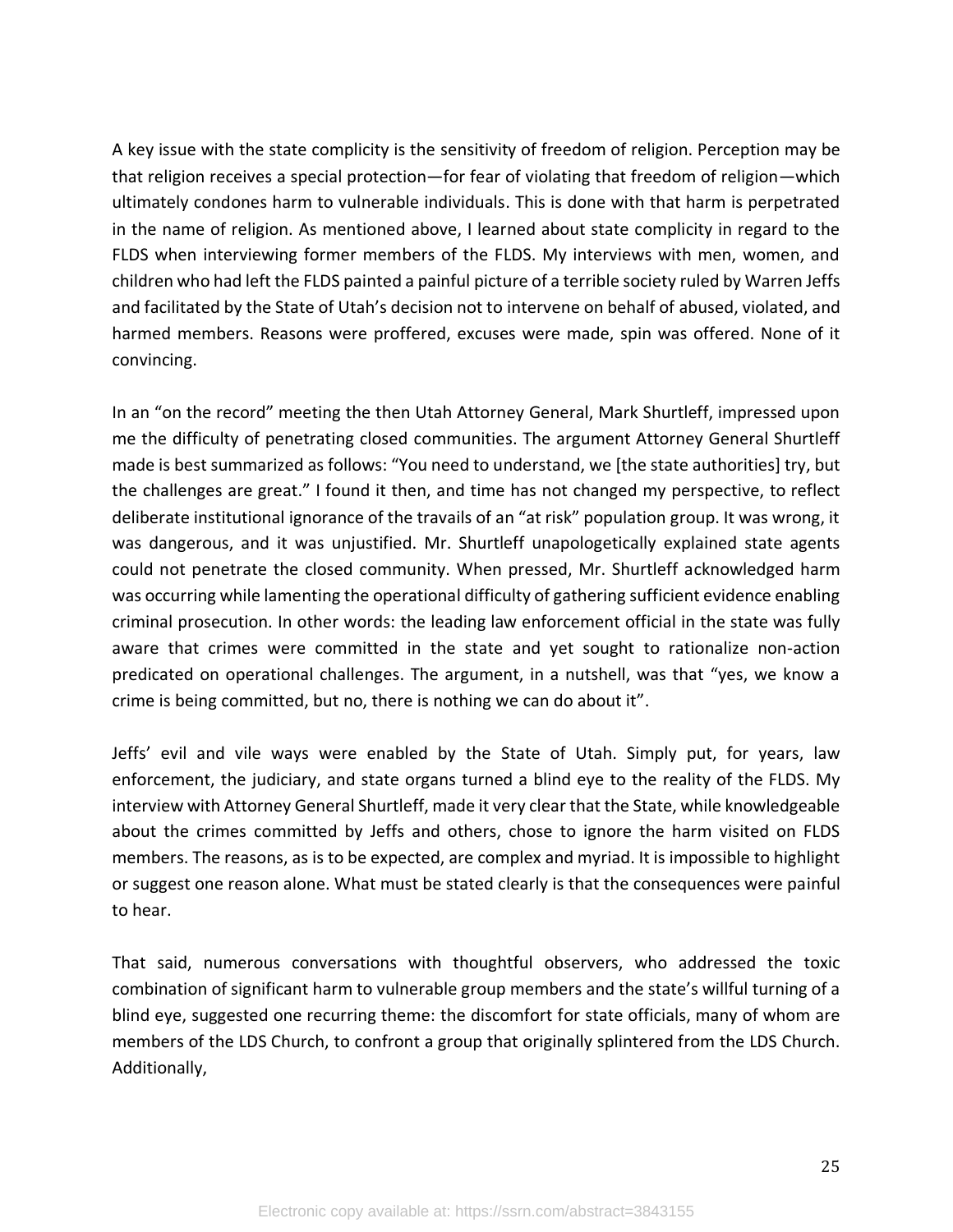[g]overnment officers in states such as Utah have expressed reluctance to target polygamists because of lasting memories of the persecution LDS polygamists received from the federal government, [and] finite law enforcement resources...<sup>66</sup>

Regardless of the reason, it is clear, and relevant for our purposes, that vulnerable members of the FLDS are left unprotected by the state. That is one of the tragic realities of a closed society: the group, under the leadership of one individual, or a small cadre, exercises total control, including assessment what punishment is to be meted out to way-ward members and then imposing that punishment free from external supervision and monitoring.

More than that, the practiced tenets, which violate state law, are tolerated and go largely unpunished by the state. In other words, the group's leadership exercises total control over the group, unfettered by the state, with individual will and decision-making subject to the whims of leadership. This is not an abstract matter, free of consequences for the individual. That, perhaps more than anything, was a powerful and painful refrain in my meetings. The individuals with whom I met—those who had left the faith—were consistent in articulating the ramifications of a closed group enhanced by state organs. Non-intervention left group members vulnerable to violence, sexual assault, and deprivation of human rights. It is the classic—and tragic—reality of a closed group free to do as it wishes with—and to—its members. The causes of this state complicity may be numerous. Most likely, however, it likely boils down to politics: "Children in the United States are routinely sacrificed on the pyre of their parents' faith by pandering politicians without a moral compass."<sup>67</sup>

# *3.1 The State of Israel*

Similar to government officials in the United States, state actors in Israel have deliberately ignored the harms that the nation's ultra-Orthodox population have imposed on the vulnerable members of society. Specifically, the Israeli government is complicit with the ultra-Orthodox when they refuse to work, by subsidizing their schools, by exempting them from otherwise mandatory service in the IDF, and by turning a blind eye toward the many harms within their communities.<sup>68</sup> By not intervening, the state—akin to the State of Utah—is forcing "at risk" population groups to fend for themselves in situations that are, largely untenable.

<sup>&</sup>lt;sup>66</sup> Jason D. Berkowitz, 'Beneath the Veil of Mormonism: Uncovering the Truth About Polygamy in the United States and Canada', Vol. 38, *University of Miami Inter-American Law Review,* 2007, pp. 615, 630.

<sup>67</sup> verdict.justia.com/2015/09/17/the-plight-of-children-at-risk-in-the-ultra-orthodox-jewish-communities-and-thefailure-of-government-and-pandering-politicians-to-protect-them.

<sup>&</sup>lt;sup>68</sup> "There are many institutional barriers to stopping child abuse in the Haredi world. For example, there's widespread belief that reporting abuse to secular authorities constitutes heresy. Traditional religious law prohibits *mesirah*, or "handing over"—a Jew may not snitch on another Jew to a secular government." Available at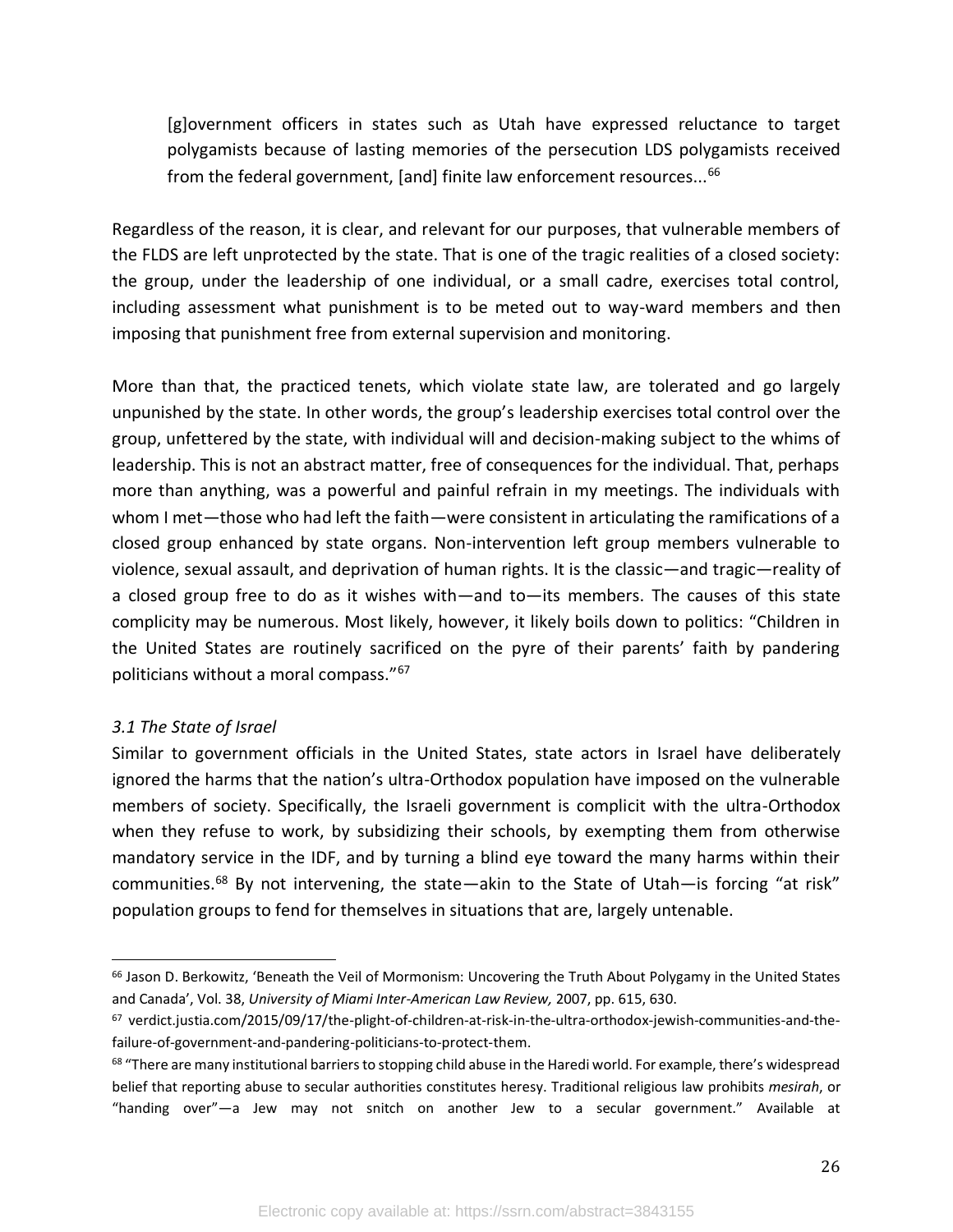In 2014, there were fourteen shelters that Israeli women victims of domestic violence could go to.<sup>69</sup> That year, 755 women went to the shelter and sixty more "contacted the shelters for help... but didn't move in because there was no available space."<sup>70</sup> The domestic violence issue is worst among the ultra-Orthodox. "Victims of domestic violence in the ultra-Orthodox communities face the unique obstacles of being from isolated communities that tend to be suspicious and lack relations with government services."<sup>71</sup> Curiously, "Haredi schools  $\dots$  do not permit Yad Sarah [an Israeli charity] to run seminars on domestic abuse for their students."<sup>72</sup> The Israeli government knows this.

Although, made in a different context, a quote by the founder of a Palestinian women's center in Israel describes the Israeli government's attitude toward ultra-Orthodox situation regarding domestic violence:

When I talk to police officers who say this is your culture, this is your identity, this is your tradition, I say no, this is not our tradition… This is violent men who want to control females around them, and they use this 'tradition' in order to make them feel good about what they are doing. And you [the police] are cooperating with them.<sup>73</sup>

The analogy is powerful and troubling, particularly from the perspective of the vulnerable members of society. By preferring to protect the institution of religious extremism, the state is complicit in harm to the individual.

Regardless of the explanation, or rationalization, the consequences are disturbing from the individual's perspective. The decision to tolerate extremism, in the name of political calculations and considerations, is the essence of state complicity in the face of harm. Important to note, the harm cuts across different sectors----while the primary focus is on members of the closed community, the decision to tolerate intolerance also impacts wider society. The most obvious example is Israel's secular population that bears the burden for what is best understood as the

newsweek.com/2016/03/11/child-abuse-allegations-hasidic-ultraorthodox-jewish-community-brooklyn-432688.html.

<sup>69</sup>haaretz.com/israel-news/.premium-with-rise-in-domestic-violence-israeli-victims-search-for-solutions-1.5403993.

<sup>70</sup>haaretz.com/israel-news/.premium-with-rise-in-domestic-violence-israeli-victims-search-for-solutions-1.5403993.

<sup>71</sup> jpost.com/Israel-News/Police-highlight-domestic-violence-in-the-Orthodox-sector-476766.

<sup>72</sup> jta.org/2013/10/14/life-religion/domestic-abuse-in-israeli-orthodox-community.

<sup>73</sup>middleeasteye.net/in-depth/features/double-standards-towards-domestic-violence-victims-israel-murderdiscrimination-women-Palestinian-222672937.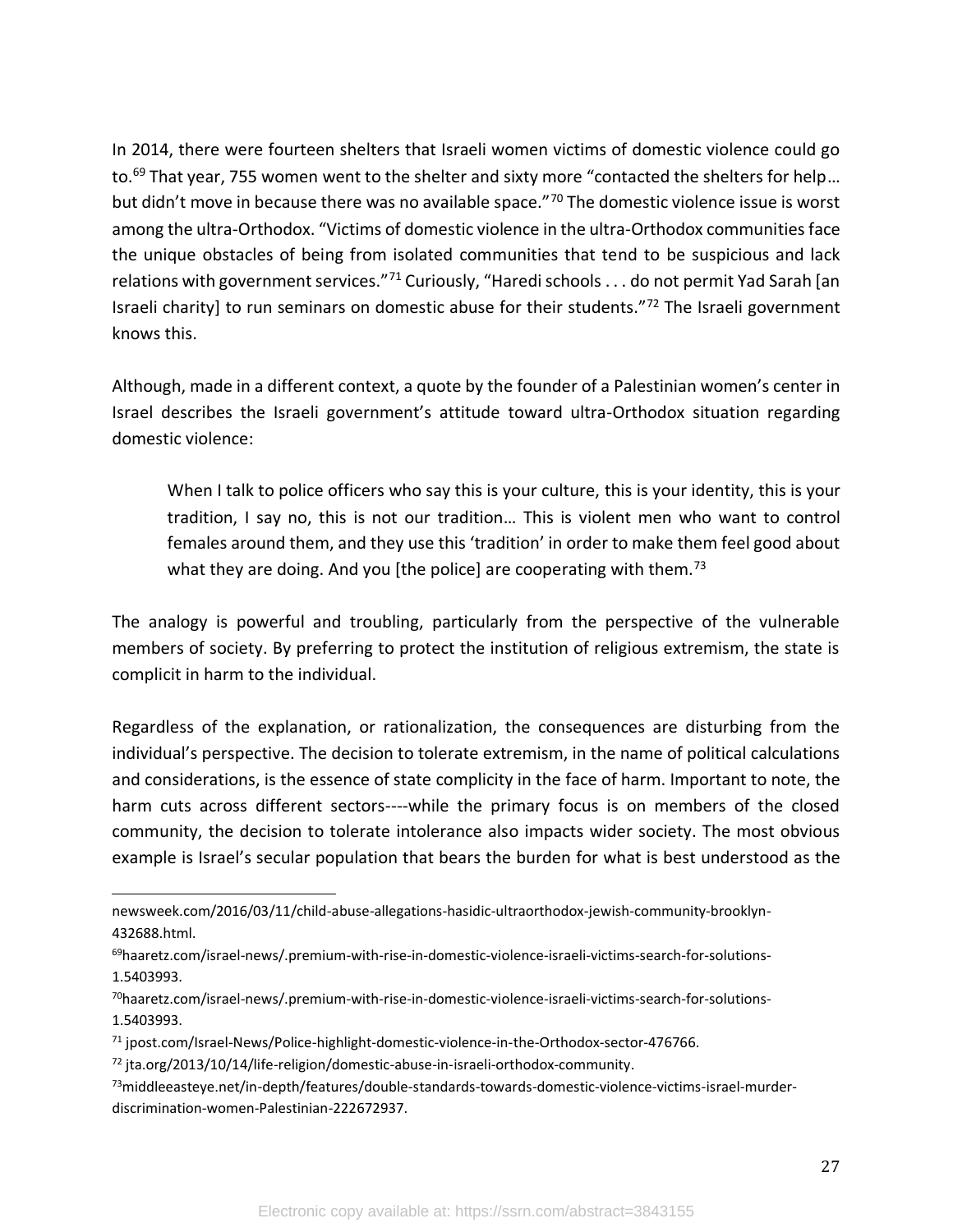"unequal burden", particularly regarding the high unemployment amongst male Orthodox Jews and the exemptions from IDF service.

One Israeli police spokesman described the ultra-Orthodox community as "difficult to penetrate."<sup>74</sup> The spokesman went on to say that "the police can get involved only when someone complains or provides information."75 Unsurprisingly, "[o]ften, people do not complain."<sup>76</sup> As a result, helpless women and children are often left to themselves to face their abusers. The Israeli government is also highly complicit in other ways. Because of coalition considerations—inherent to any parliamentary system—the main political parties (Likud, Yesh Atid, Labor in its various iterations) are dependent on small parties, including ultra-Orthodox parties, to create a government.

Forming a government requires 61 members of the Knesset (Parliament); current political realities are such that the largest party receives 25–35 seats in an election; to reach the "magical" number requires crafting a coalition including other parties. This gives enormous power and leverage to small parties that have very specific agendas serving their particular electorate. For the Orthodox parties, the single most important consideration in their coalition negotiations are a guarantee that the government will provide significant largesse to fund their school system.

Israel has three separate school systems, all state supported: public education K-12 which provides a standard education (its quality is a separate discussion, unrelated to this project); national religious, for religious (not Orthodox) which combines religious with secular education; Orthodox (for boys and girls, but separate) whose curriculum (for boys) is exclusively focused on religious scripture (as previously noted).

The degree the state monitors the Orthodox school system is an open debate; it is understood amongst the broader public that the different factions ("Hatzer") within the Orthodox community exercise extraordinary discretion—unabated by external control—regarding how religious text is interpreted and taught. It is important to recall that the Orthodox (Haredi) community is not

<sup>74</sup> washingtonpost.com/world/middle\_east/in-israels-ultra-orthodox-community-abused-women-are-finding-away-out/2017/09/08/23ec4260-8115-11e7-9e7a-

<sup>20</sup>fa8d7a0db6\_story.html?noredirect=on&utm\_term=.09d2ab546259.

<sup>75</sup> washingtonpost.com/world/middle\_east/in-israels-ultra-orthodox-community-abused-women-are-finding-away-out/2017/09/08/23ec4260-8115-11e7-9e7a-

<sup>20</sup>fa8d7a0db6\_story.html?noredirect=on&utm\_term=.09d2ab546259.

<sup>76</sup> washingtonpost.com/world/middle\_east/in-israels-ultra-orthodox-community-abused-women-are-finding-away-out/2017/09/08/23ec4260-8115-11e7-9e7a-

<sup>20</sup>fa8d7a0db6\_story.html?noredirect=on&utm\_term=.09d2ab546259.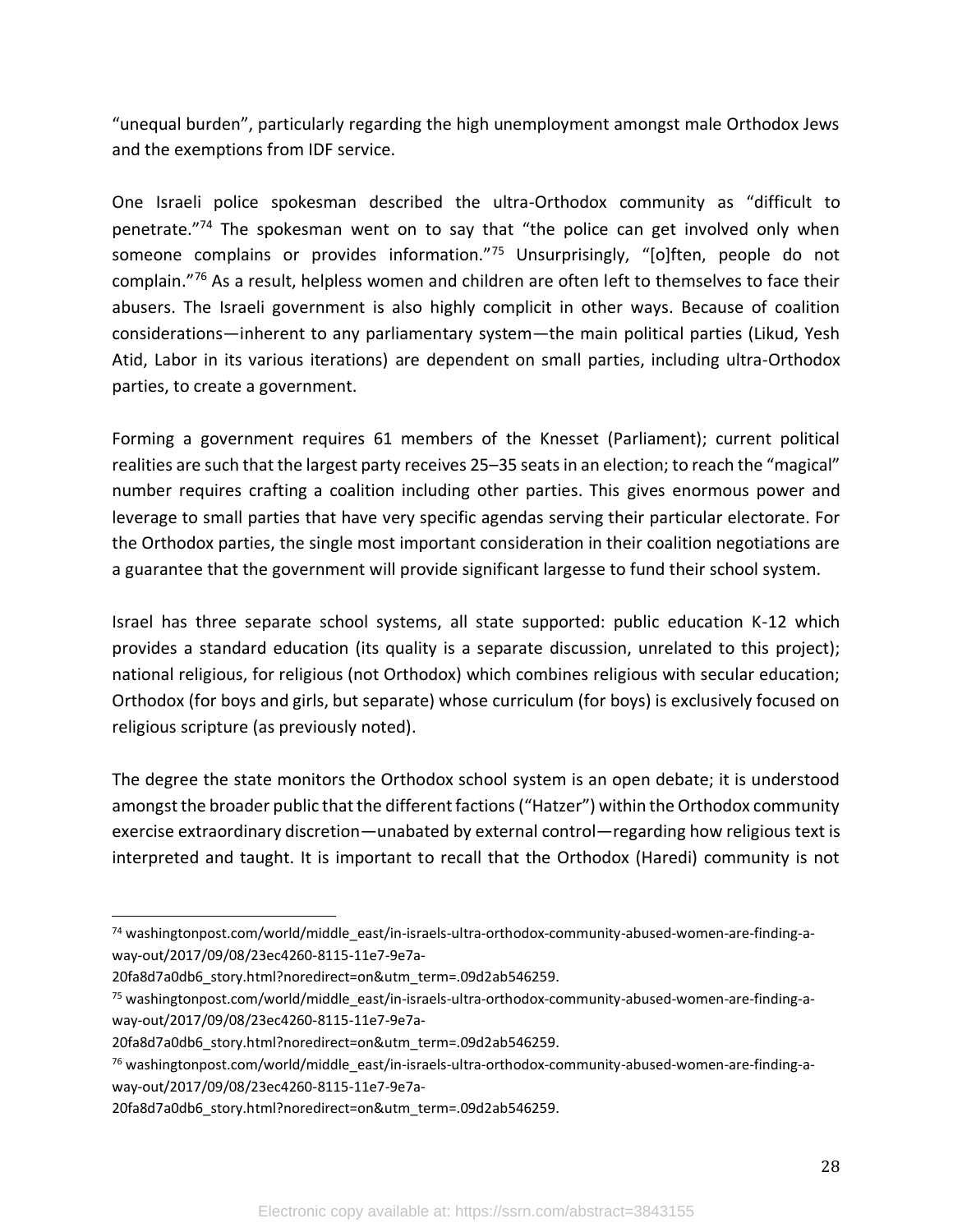unified; quite the opposite, for it is divided into distinct factions reflecting different historical and cultural backgrounds and influence, led by competing rabbis.

While secular Israelis may perceive the Orthodox camp as a monolith, presenting a common front of values, interests and beliefs, such a portrayal is inaccurate. Quite the opposite: the distinct camps have profound enmity regarding each other, sometimes marked by strong verbal vilification, if not physical violence. What unifies the Orthodox camps, or rather what distinguishes their commonality, is their disengagement from the state with one exception: their financial and political demands. The former emphasizes funding their separate educational system (as previously noted); the latter focuses on: a) deferment from the IDF; b) maintenance of the "status quo" regarding the Sabbath and religious affairs; c) non-intervention in internal communal affairs; and d) continued state subsidization of their particular culture.

The consequences of these demands, to which the state largely accedes, is that a community (actually, sub-communities) is allowed to exist within the state while divorced from mainstream society yet financially supported by that state. This is, needless to say, an anomaly: citizens of the state, whose way of life is dictated by religious beliefs that, for them, justify non-involvement in all matters related not directly related to theirs. That anomaly is, from the perspective of those *not* members of the closed group problematic, to say the least.

The problematic-ness focuses, in particular, on three distinct aspects of this unique—if not ununderstandable—arrangement: exemption from IDF service; lack of contribution to the national economy (the result of not working); imposition of Sabbath related "rules", two in particular: the closing of businesses thereby limiting when secular Israelis can shop and the closing of particular roads. The former is particularly inconvenient; because of the extended hours many stores are closed on for the Sabbath, beginning Friday afternoon through Saturday night (the Israeli work week is Sunday-Friday). Road closings do not—in the main—impact secular Israelis, though the issue is "used" as a test of political strength, particularly, but not exclusively, in Jerusalem.

There are, naturally, consequences to this arrangement. Tolerating the setting off of one community from the larger community is not cost-free. Not in the least. To truly understand the consequences of this arrangement requires recognizing the harm inherent to tolerating a closed community within a state. The costs on society have been addressed above, ranging from inequality in "sharing the burden", to significant disparities in education and employment between the secular and religious communities and the ultra-Orthodox, to the limits imposed on a secular lifestyle, whether regarding shopping or driving. These reflect political realities; they also reflect costs borne by society at large.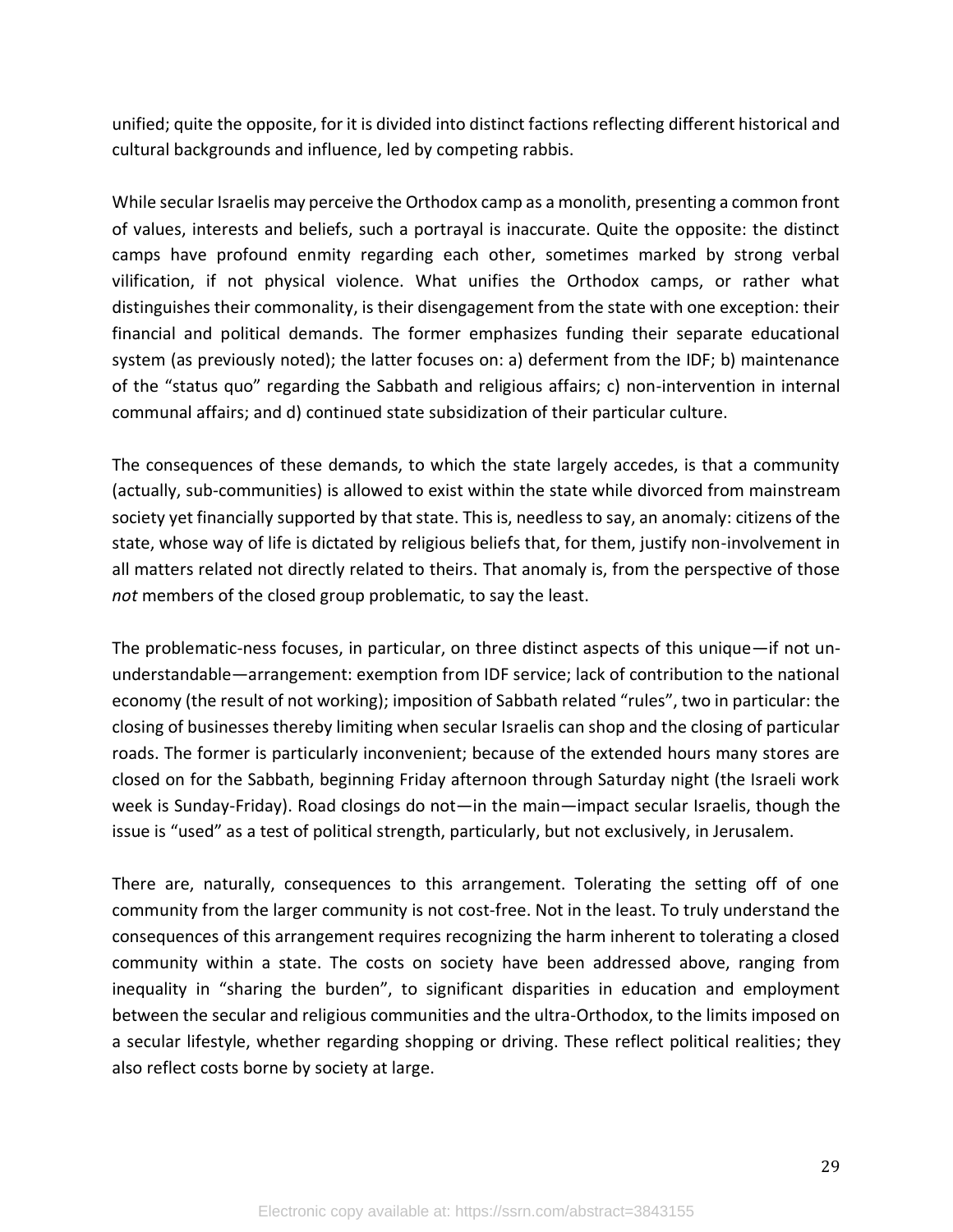#### **4. The State's Duty: To Whom is it owed?**

Now that we have seen how religious extremism can harm vulnerable individuals, the question must be asked: To whom does the state owe a duty? This is one of the most important questions governments face. It is not a new question. It is, however, a largely unresolved question... Perhaps that is surprising given how much attention, over the years, the question has been drawn. It has been the focus of endless debate, articles, books, and public discussion.

The question is of extraordinary relevance when considering "at risk" communities. However, it also relevant for working men and women, living their lives in accordance with the rule of law, subject to majoritarian rule, guaranteed the privilege of holding minority viewpoints, and relying on government protection. That is, the question is relevant both for those who choose to live outside mainstream society and for those who live their lives within the context of mainstream society. Tragically, governments' articulation of duty owed to those living in closed societies is far murkier, if not darker, than for the rest of society.

That differentiation, perhaps reflecting convenience—an unwillingness to confront closed groups, particularly but not exclusively religious extremists—endangers vulnerable members of the closed group. The concern regarding vulnerable members is acute for, as we will come to repeatedly see, their endangerment is enhanced when group leaders understand government is unconscionably hesitant to intervene. That disturbing theme is at the core of this chapter.

The broader question regarding duty owed is unresolved for a variety of reasons, perhaps primarily because decision makers, the public, the courts, law enforcement, pundits, and others cannot consistently agree on the relationship between the individual and the state. Resolving the "duty owed" question, as complicated as it is, depends on how the relationship between individual and state is defined. That is far easier said than done. After all, even the meaning of the word "individual" is unclear; much less to whom does a state duty extend. Is the duty owed to these different categories similar or are gradations and nuance tolerated?

Does it refer to citizens, residents, legal aliens, illegal immigrants, migrants, refugees, tourists, amnesty seekers, people in transit, and any other possible iteration of someone in a particular country at a moment of crisis? The migrant-immigrant crisis of the past years has brought to light, in a stark manner, this poignant and complicated question. It is reminiscent of previous humanitarian crises, in which the individual's status was critical in determining whether government owed a duty and if yes, to what extent.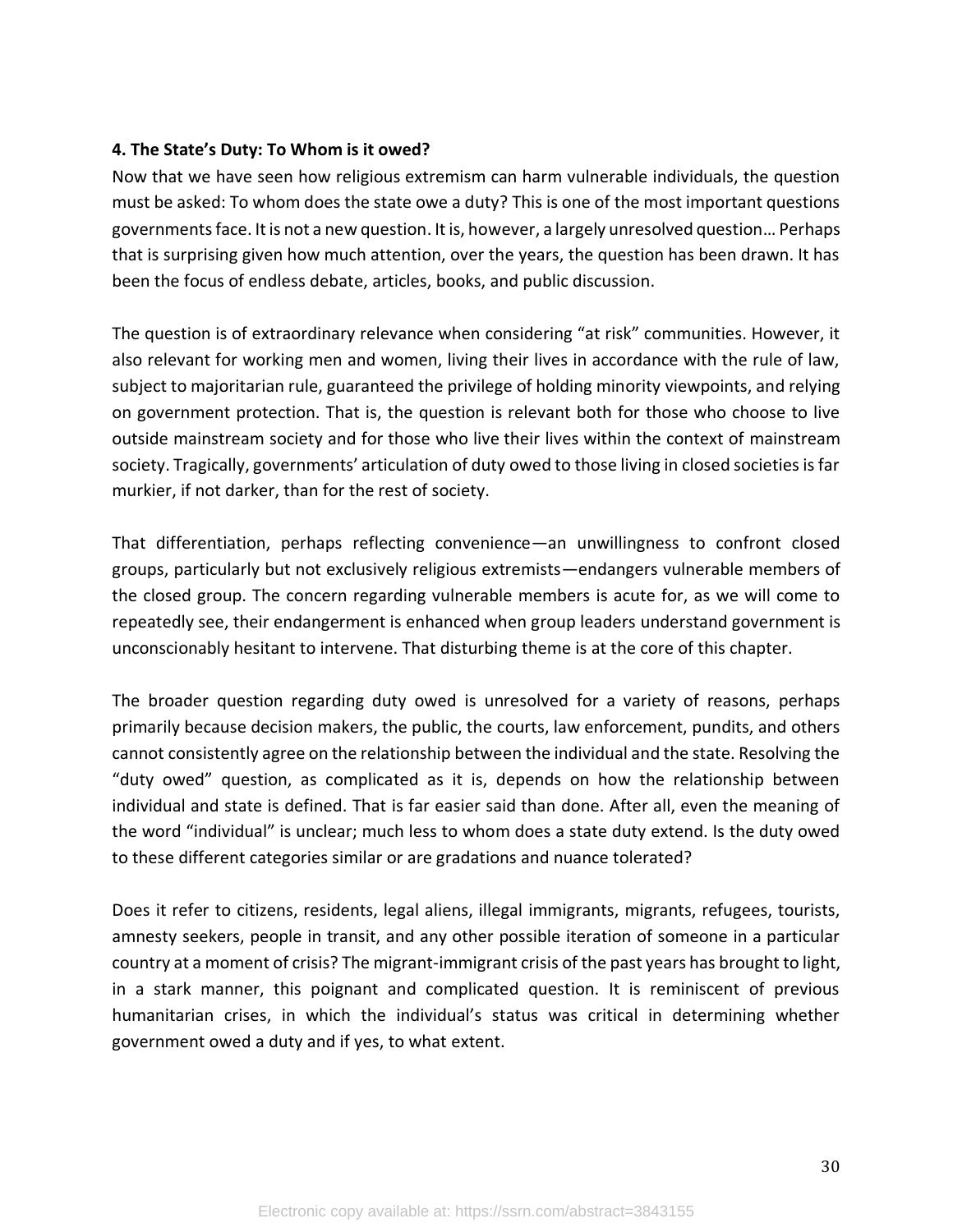History is replete with such examples in which the duty owed question is either unsatisfactorily resolved or, equally ominous, left to local officials to decide the fate of those unfortunate enough to be in their midst in time of conflict. Those, however, are instances best defined as nonnormative. They, in the ideal, differ from normative circumstances when government is fully functioning, in control of its borders. In other words, we are posing the duty question in the context of a fully functioning government, in control of its resources and priorities unencumbered by external influences and burdens.

That makes the failure to protect far more troublesome; perhaps we can tolerate - or at least understand - the failure to protect a particular population group when government is under attack and resources are extraordinarily limited and conditions fraught with immediate danger. In other words, in a "life and death" situation - for instance, war - the determination of which population group warrants protection is fundamentally different than in time of peace. That is not to excuse failure to protect when rockets are being fired but it, in the same vein, to note that exceptional times must be recognized and their complexity not under-estimated.

In answering these questions, it is essential to recognize the issue of "cost"; extending less than full protection enhances vulnerability, particularly to those whose positions are invariably weak. Vulnerability is both physical and emotional: for migrants, vulnerability in the face of attack from right-wing nationalists is well-documented; for women and girls believed to have stained family honor, the consequences are clear. That is, we must keep in mind that the failure to protect can result in unimaginable tragedy. The cost is real and visceral.

Both population groups - as but examples - are in harm's way. That is obvious from a casual perusal of the daily news. They are not the only population groups under attack - racial and ethnic minorities, even when lawful residents of a country, are also targets. That, too, is obvious from a daily news digest. The distinct categories - migrants, women belonging to a closed society, nationals who are minorities - are all deserving protection. A duty is owed to them by the government. While our focus is the vulnerable members of a closed group, important to recall other members of society are also vulnerable. In focusing on members of closed groups, we are not ignoring danger posed to members of society who do not belong to a closed group.

In summation, the state has a duty to protect all vulnerable members of society - both vulnerable members of the extremist group and vulnerable members not of the group - not religious extremist groups. The state must recommit itself to this duty.

#### **5. Protecting the Vulnerable: The Way Forward**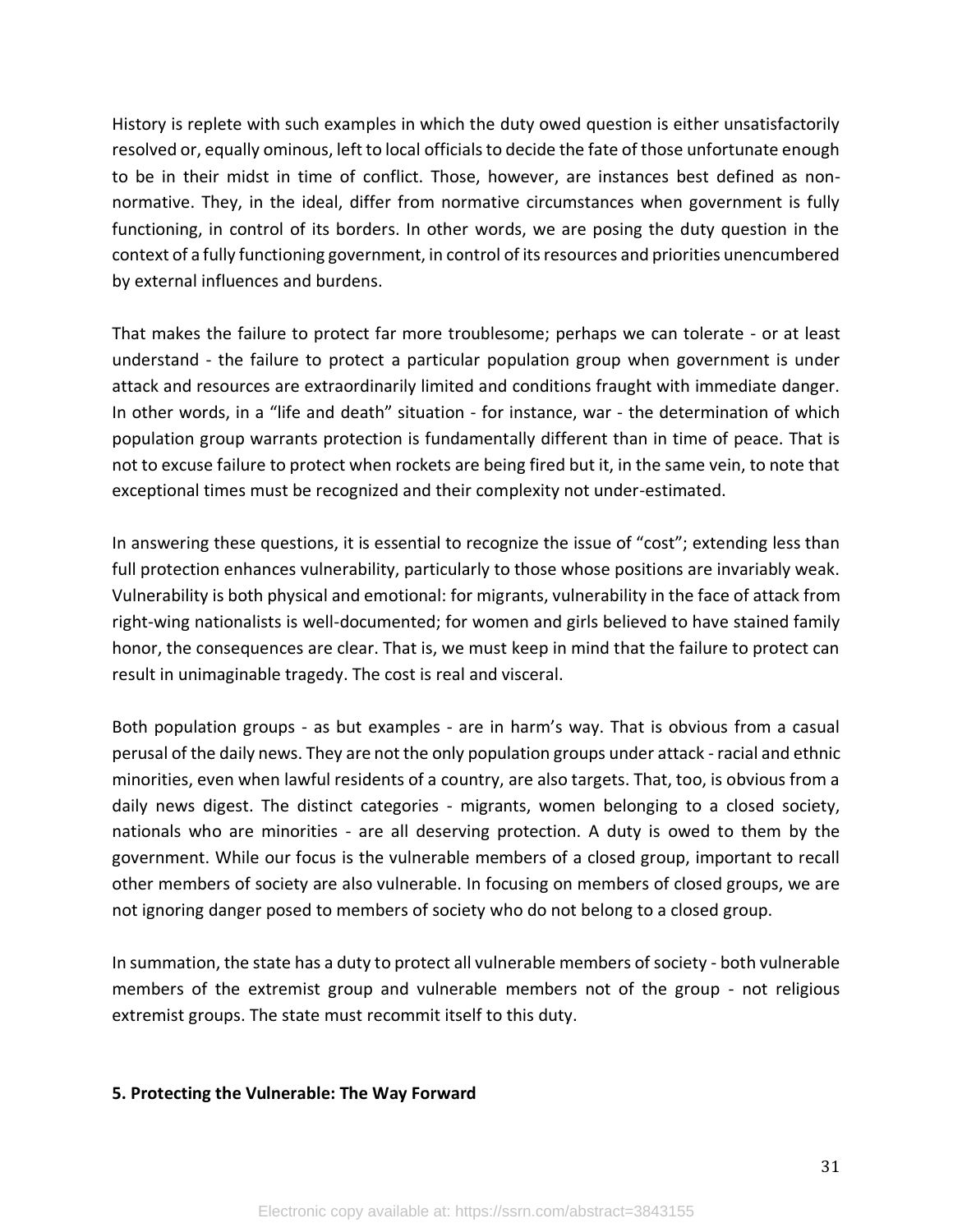The important question to answer is: will state organs answer the call of duty by taking necessary steps to protect vulnerable members closed extremist groups and other members of society that are defenseless against extremist groups? Obviously, it is impossible to protect all the people, all the time. We expect the state to protect us from harm. We expect state agents will act in our best interests in an effort to ensure our safety. In return, the body polity endeavors to be lawabiding, respect state organs, and respect the rights of other members of the body polity.

There is a two-fold quid pro quo, one between the individual and the state; the second, between individuals. Both (state–individual and individual–individual) reflect mutual self-interest - selfpreservation, mutual protection, and confidence in banding together. The concept of banding together - what Stephen Ambrose defined in his iconic book, "Band of Brothers" - is an accurate description of the Social Contract.

While there is, obviously, a difference between members of society and members of a military unit, there are similarities relevant for our purposes. In both cases, there is mutuality of purpose and cause; soldiers for all the obvious reasons, society because of the fundamental human desire for protection. That does not imply consensus on issues and dilemmas confronting the body polity; it does, however, imply the centrality of desiring protection, security, and safety. That, however, does not automatically translate - even in the best of circumstances - to full protection. The Social Contract is a coming together, not necessarily predicated on friendship and comity, but more reflective of an agreement, or arrangement. On the premise this is willingly entered into, with boundaries, obligations, and duties clearly delineated, the Social Contract - from a contractual perspective - is fulfilled. On the face of it, the relationship is clear and uncomplicated: we (the people) voluntarily relinquish certain rights, privileges, and liberties; in return you (the government) protect us; from the government's perspective the arrangement is best articulated as, "We protect you, in return you join the polity and live in accordance with our rules, regulations, and laws." Simple enough.

Now, more than ever, the state must reassess the interpretation of the Social Contract that it currently employs regarding religious extremism and the protection of individuals. It must reevaluate its duty to protect the helpless from extremist groups. Doing so will not be easy. As noted in the previous section, politics is a major hindrance to the state carrying out its duty. And that obstacle will not easily be overcome. Even so, we must strive to conquer it. If the state does not protect the vulnerable, nobody will. This is especially true as to vulnerable children:

When a faith community follows a path that endangers children, those children have few if any defenses. Only other adults can help them. When their faith-filled parents can or will not protect them, … they become the responsibility of the government and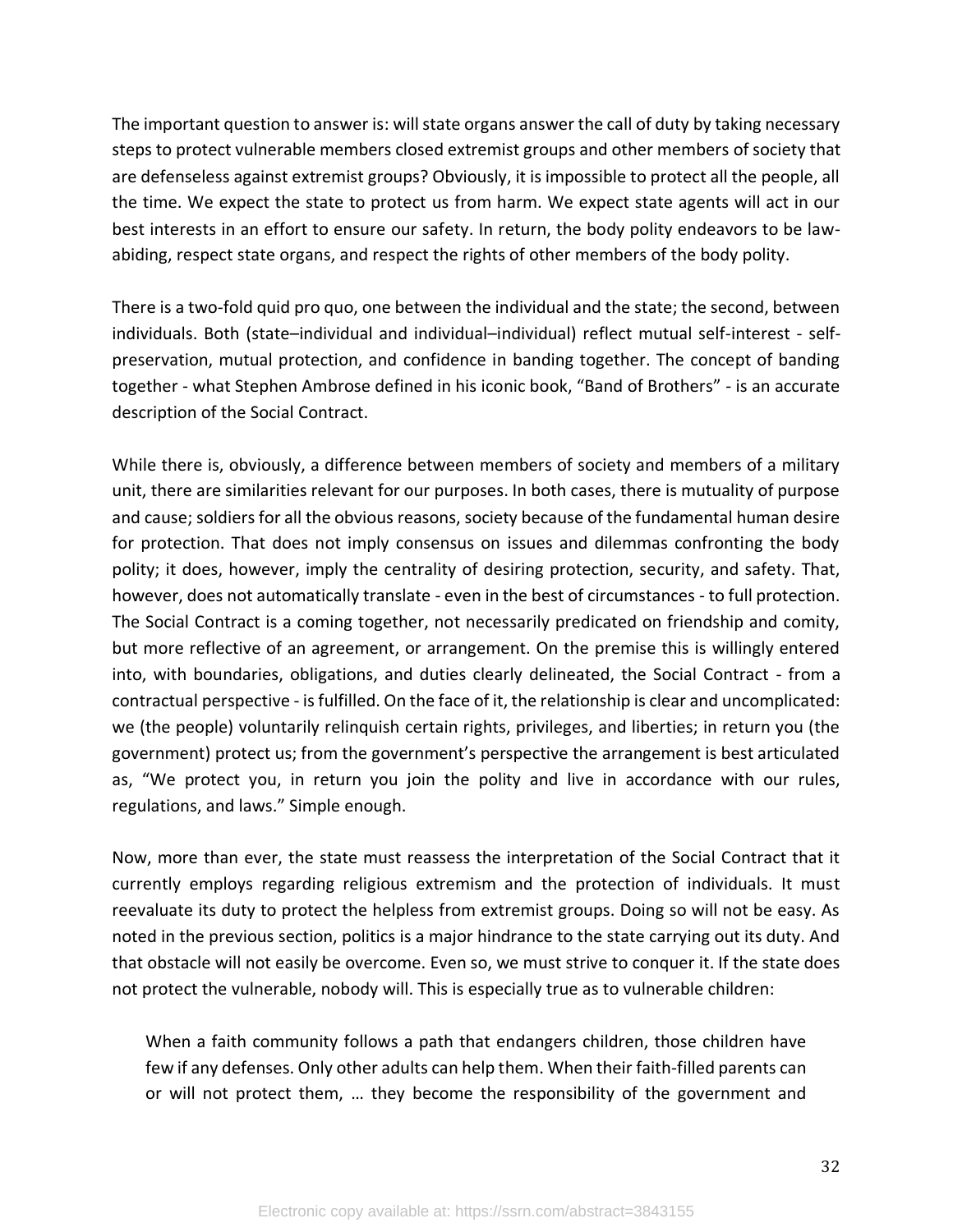elected officials. When the government and vote-pandering politicians turn the other way, these children suffer.<sup>77</sup>

We now briefly mention three possible steps society and the state could take to better protect helpless individuals.

First, the state must prosecute the crimes perpetuated in religious extremist groups such as sexual abuse, domestic violence, polygamy and fraud. This sentiment was echoed by one commentator who highlighted a powerful sentence from the Utah Supreme Court: "However free the exercise of religion may be, it must be subordinate to the criminal laws of the country."<sup>78</sup> We cannot allow religious extremists fearing prosecution, "to retreat to closed enclaves, where abusers benefit from their victims' isolation."<sup>79</sup> Instead of waiting for complaints—which will likely never come—law enforcement should be more proactive in protecting the vulnerable.

Second the state must help vulnerable members of extremist groups providing them access to shelters. Many individuals leave extremist groups, hoping to find a new role in society. But that is no easy task. For example, "[l]eaving the ultra-orthodox world involves tremendous challenges, as those who leave are cut off by their families and communities, and do not have the education needed to get jobs."<sup>80</sup> The same problem arises in the ex-FLDS population: "With little to no education, job skills, or social skills, the women who mothered sometimes dozens of children had to learn to fend for themselves—some bearing the burden of caring for their children alone or facing reality while being exiled from their families and the only community they've ever known."<sup>81</sup> In Israel, there are "only two shelters . . . dedicated to Orthodox and ultra-Orthodox Jewish women."<sup>82</sup> This is despite the "increase in the number of Haredim women seeking help in recent years."<sup>83</sup>

<sup>77</sup> justia.com/2015/09/17/the-plight-of-children-at-risk-in-the-ultra-orthodox-jewish-communities-and-the-failureof-government-and-pandering-politicians-to-protect-them.

<sup>&</sup>lt;sup>78</sup> Amy Fry, 'Polygamy in America: How the Varying Legal Standards Fail to Protect Mothers and Children from Its Abuses', Vol. 54, *Saint Louis University Law Journal,* 2010, pp. 967, 970. 967,

<sup>79</sup> Sarah Rogozen, *Prioritizing Diversity and Autonomy in the Polygamy Legalization Debate*, 24, UCLA Woman's Law Journal, 2017, pp. 107, 143.

<sup>80</sup> hillel.org.il/en/about.

<sup>81</sup>thespectrum.com/story/news/2017/04/21/flds-women-forgotten-healing-inside-out/100700534/

<sup>82</sup> washingtonpost.com/world/middle\_east/in-israels-ultra-orthodox-community-abused-women-are-finding-away-out/2017/09/08/23ec4260-8115-11e7-9e7a-

<sup>20</sup>fa8d7a0db6\_story.html?noredirect=on&utm\_term=.09d2ab546259.

<sup>83</sup> washingtonpost.com/world/middle\_east/in-israels-ultra-orthodox-community-abused-women-are-finding-away-out/2017/09/08/23ec4260-8115-11e7-9e7a-

<sup>20</sup>fa8d7a0db6\_story.html?noredirect=on&utm\_term=.09d2ab546259.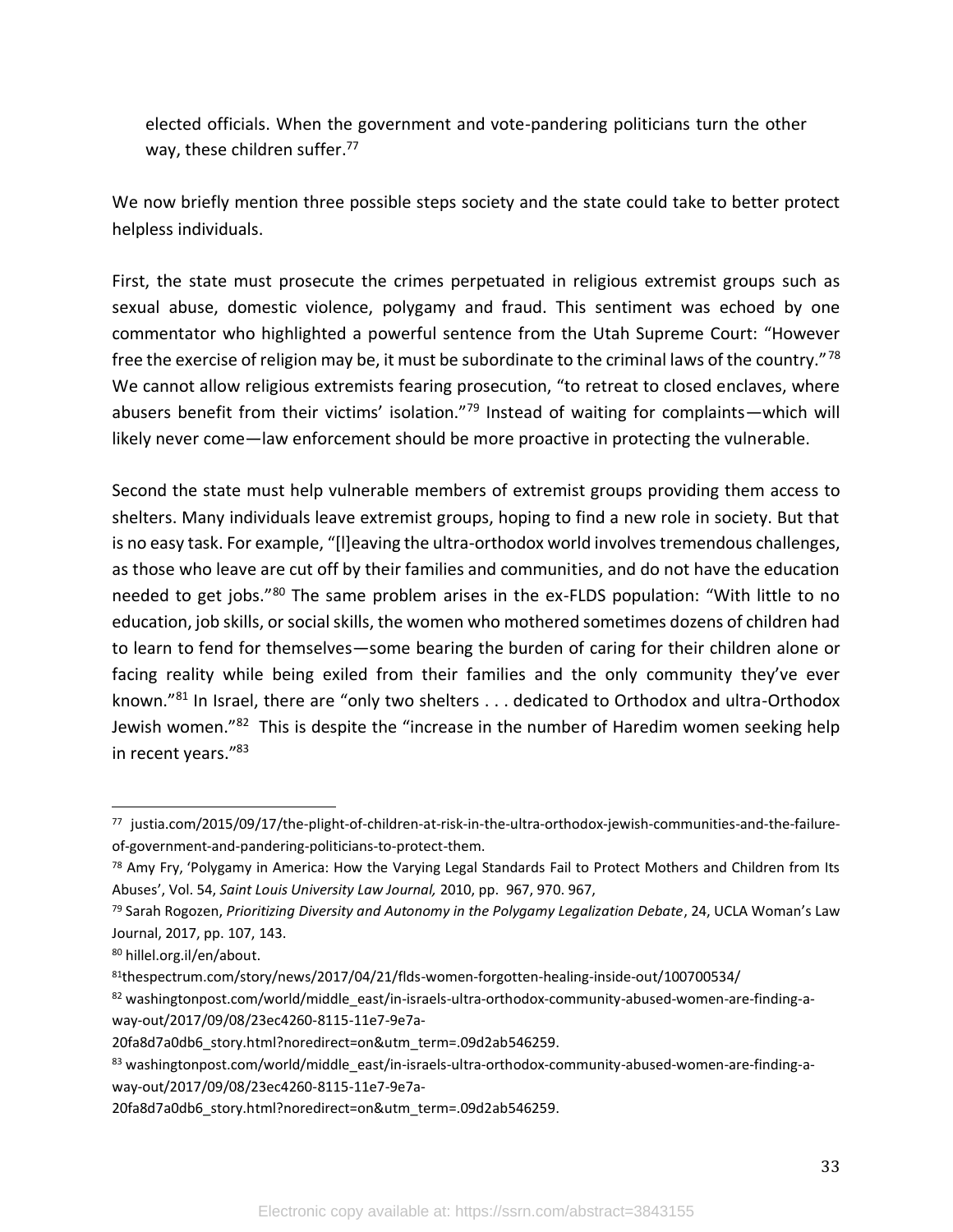One of those shelters is Hillel, which is "dedicated to helping former ultra-Orthodox Jews, and as such provides them with a full set of services including psychological counseling, housing, educational scholarships, vocational help, and mentorship."<sup>84</sup> Bat Melech is the other organization that "runs a network of shelters and safe havens that provide social, financial, emotional, and legal assistance to" abused Orthodox and Ultra-Orthodox women.<sup>85</sup> Similarly, Creekers Foundation is a "group offering support from the inside"<sup>86</sup> to recovering ex-FLDS members. This is important because "ex-FLDS are plagued with suicide, drug addiction or … [have] been completely ostracized from their relatives."<sup>87</sup>

Knowing that the ultra-Orthodox and the FLDS "distrust non-religious authorities,"<sup>88</sup> the state should employ the tactic of funding more organizations such as Bat Melech and Creekers Foundation. As of 2017, Bat Melech had only seventeen spaces.<sup>89</sup> Undoubtedly, the state must provide funding for more spaces to accommodate more abused women and children. Importantly, these shelters need to be very close to or in the center of ultra-Orthodox and FLDS communities, facilitating easy access to those in need. The more isolated the community, the harder it is for the vulnerable to get help "because they're cut off from everything."<sup>90</sup> In addition to providing shelters for ultra-Orthodox and FLDS women and children, the state must create rehabilitation programs for abusers: men struggling with sexual abuse and domestic violence behavior.

Third, the state should require mandatory training about how to respond to domestic violence in any government-funded school. This requirement would empower individuals that live in extremist groups to know who to turn to for help if they are harmed or in fear of being harmed (as long as they attend a government-funded school).

These ideas, though simple are possible steps that the state might take to fulfill more fully its duty to protect individuals from religious extremism.

# **6. Conclusion**

<sup>84</sup> hillel.org.il/en/about.

<sup>85</sup> batmelech.org/who-we-are/about-us/.

<sup>86</sup> thespectrum.com/story/news/2017/04/21/flds-women-forgotten-healing-inside-out/100700534/.

<sup>87</sup> thespectrum.com/story/news/2017/04/21/flds-women-forgotten-healing-inside-out/100700534/.

<sup>88</sup> batmelech.org/who-we-are/about-us/.

<sup>89</sup> batmelech.org/who-we-are/about-us/.

<sup>90</sup> jpost.com/Magazine/Between-worlds-533476.